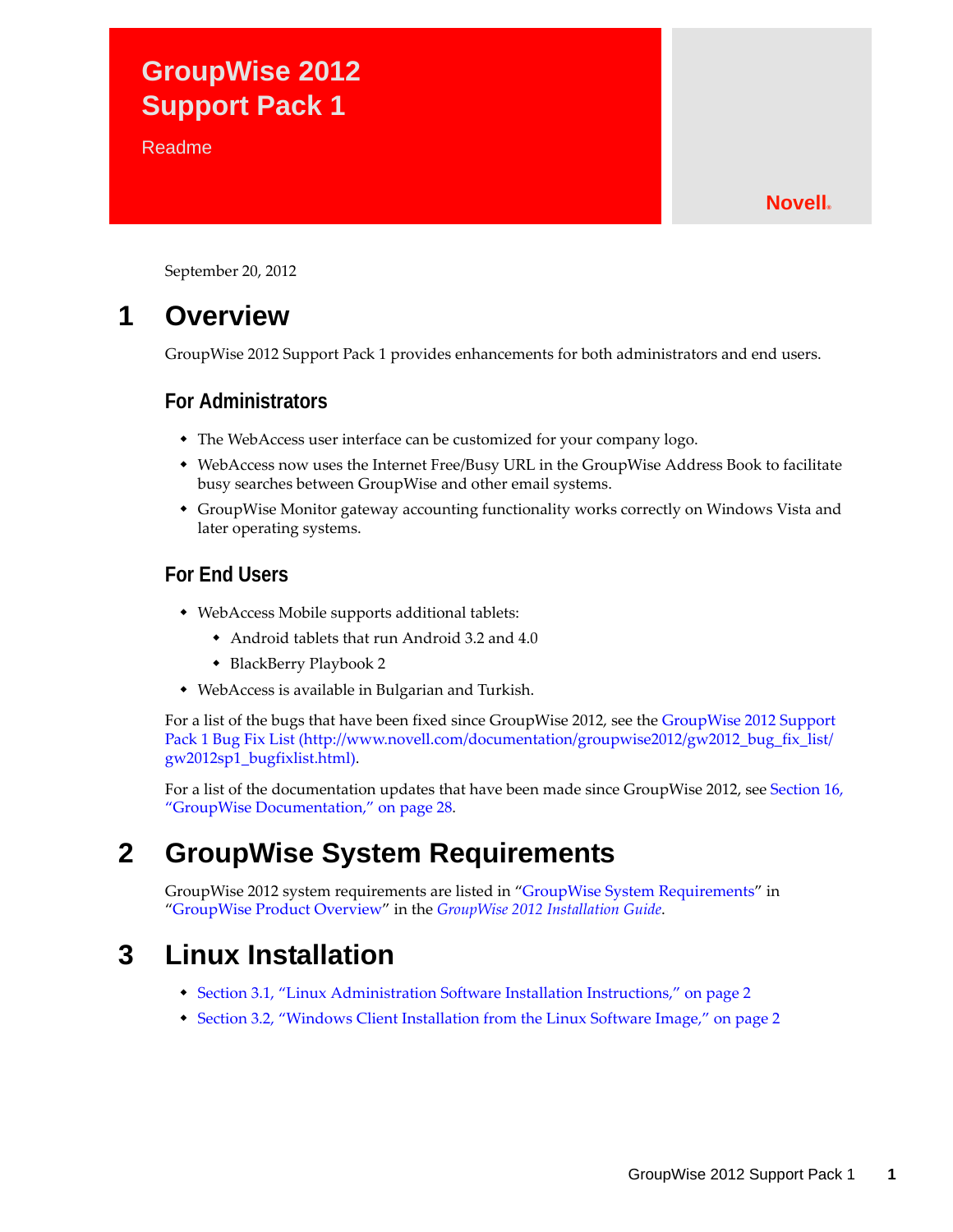## <span id="page-1-0"></span>**3.1 Linux Administration Software Installation Instructions**

**IMPORTANT**: If you are installing the GroupWise software in a cluster, refer to the *GroupWise 2012 Interoperability Guide* for cluster-specific installation instructions before starting to install the GroupWise 2012 Support Pack 1 software.

**1** Download the GroupWise 2012 Support Pack 1 Administration compressed tar file to a temporary directory on your Linux server:

gw12.0.1\_full\_linux\_en.tar.gz gw12.0.1\_full\_linux\_multi.tar.gz

**2** In a terminal window at your Linux server, change to the temporary directory, then use the following command to uncompress and untar the downloaded file:

tar -xvzf *file\_name*.tar.gz

The files are extracted to the root of the directory.

- **3** Become root by entering su and the root password.
- **4** In the directory where you extracted the GroupWise 2012 Support Pack 1 files, use the following command to start the GroupWise Installation program:

./install

- **5** Click *Create or Update GroupWise System*.
- **6** Follow the on-screen instructions to install the GroupWise 2012 Support Pack 1 software.

When you install a Support Pack, you can streamline the update process by using the *Install* option to install the updated RPM for each agent. Typically, you do not need to use the *Configure* option after installing updated agent software, if the agent configuration has not changed since the previous installation. If you encounter a problem starting the updated agent, use the *Configure* option to update the configuration information for the agent.

For additional installation instructions, see the *GroupWise 2012 Installation Guide*.

## <span id="page-1-1"></span>**3.2 Windows Client Installation from the Linux Software Image**

The GroupWise Windows client is included in the GroupWise 2012 Support Pack 1 Linux software image.

To install the Windows client from the Linux image:

- **1** On the Linux server where the GroupWise 2012 Support Pack 1 image is located, create a Samba share of the software distribution directory.
- **2** On the Windows workstation where you want to install the GroupWise client, map a drive to the Samba share.
- **3** Run setup.exe in the /opt/novell/groupwise/software/client directory, as described in "Installing the GroupWise Clients" in the *GroupWise 2012 Installation Guide*.

For automated distribution of the GroupWise Windows client, SetupIP is also included in the Linux software image. For usage instructions, see "Using GroupWise AutoUpdate and SetupIP to Distribute the GroupWise Windows Client" in "Client" in the *GroupWise 2012 Administration Guide*.

# **4 Windows Installation**

- [Section 4.1, "Windows Administration and Agent Software Installation Instructions," on page 3](#page-2-0)
- [Section 4.2, "Windows Client Software Installation Instructions," on page 3](#page-2-1)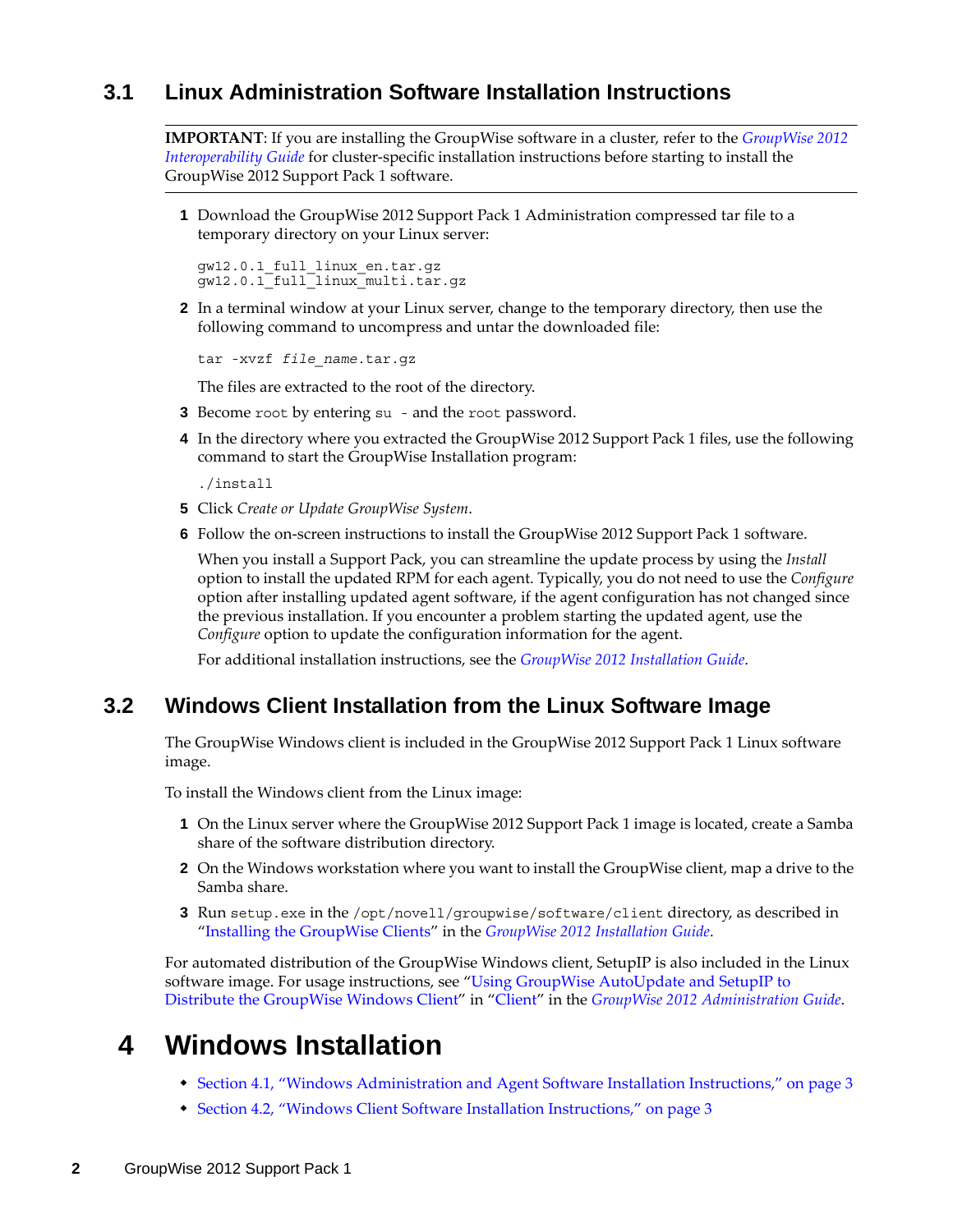## <span id="page-2-0"></span>**4.1 Windows Administration and Agent Software Installation Instructions**

**IMPORTANT**: If you are installing the GroupWise software in a cluster, refer to the *[GroupWise 2012](http://www.novell.com/documentation/groupwise2012)  [Interoperability Guide](http://www.novell.com/documentation/groupwise2012)* (http://www.novell.com/documentation/groupwise2012) for cluster-specific installation instructions before starting to install the GroupWise 2012 Support Pack 1 software.

**1** Download the Windows GroupWise 2012 Support Pack 1 compressed executable file to a temporary directory on your Windows server:

```
gw12.0.1_full_win_en.exe
gw12.0.1_full_win_multi.exe
```
- **2** In Windows, click *Start > Run > Browse*, then locate the directory where you downloaded the GroupWise 2012 Support Pack 1 file.
- **3** Double-click the file to run the GroupWise Installation program.
- **4** Click *Create or Update a GroupWise System*.
- **5** Follow the on-screen instructions to install the GroupWise 2012 Support Pack 1 software.

When you install a Support Pack, you can streamline the update process by copying the updated agent software files but not configuring the agents again. In the Installation program, select *Install the Software Files, But Do Not Configure the Agents* on the Installation Path page when you install the POA, the MTA, and the Internet Agent.

Update the primary domain first. Start the MTA in the primary domain. Then update secondary domains, followed by the post offices in each domain. Start each MTA and POA for each domain and post office. Then update the other GroupWise agents.

For additional instructions, refer to the *GroupWise 2012 Installation Guide* on the [GroupWise 2012](http://www.novell.com/documentation/groupwise2012)  [Documentation Web site](http://www.novell.com/documentation/groupwise2012) (http://www.novell.com/documentation/groupwise2012).

## <span id="page-2-1"></span>**4.2 Windows Client Software Installation Instructions**

**1** Download the GroupWise 2012 Support Pack 1 Windows Client compressed executable file to a temporary directory on your workstation:

```
gw12.0.1_client_win_en.exe
gw12.0.1_client_win_multi.exe
```
- **2** In Windows, click *Start > Run > Browse*, then locate the directory where you downloaded the GroupWise 2012 Support Pack 1 Client compressed executable file.
- **3** Double-click the downloaded file, then click *Yes* to extract the GroupWise client software and start the GroupWise client Setup program.
- **4** Follow the on-screen instructions to install the GroupWise 2012 Support Pack 1 client software on your workstation.

The GroupWise Setup Progress dialog box displays a green bar during the installation process. Occasionally, long pauses might occur. You can also check the activity of the GroupWise client Setup program by viewing the *Performance* tab of the Windows Task Manager to observe CPU usage.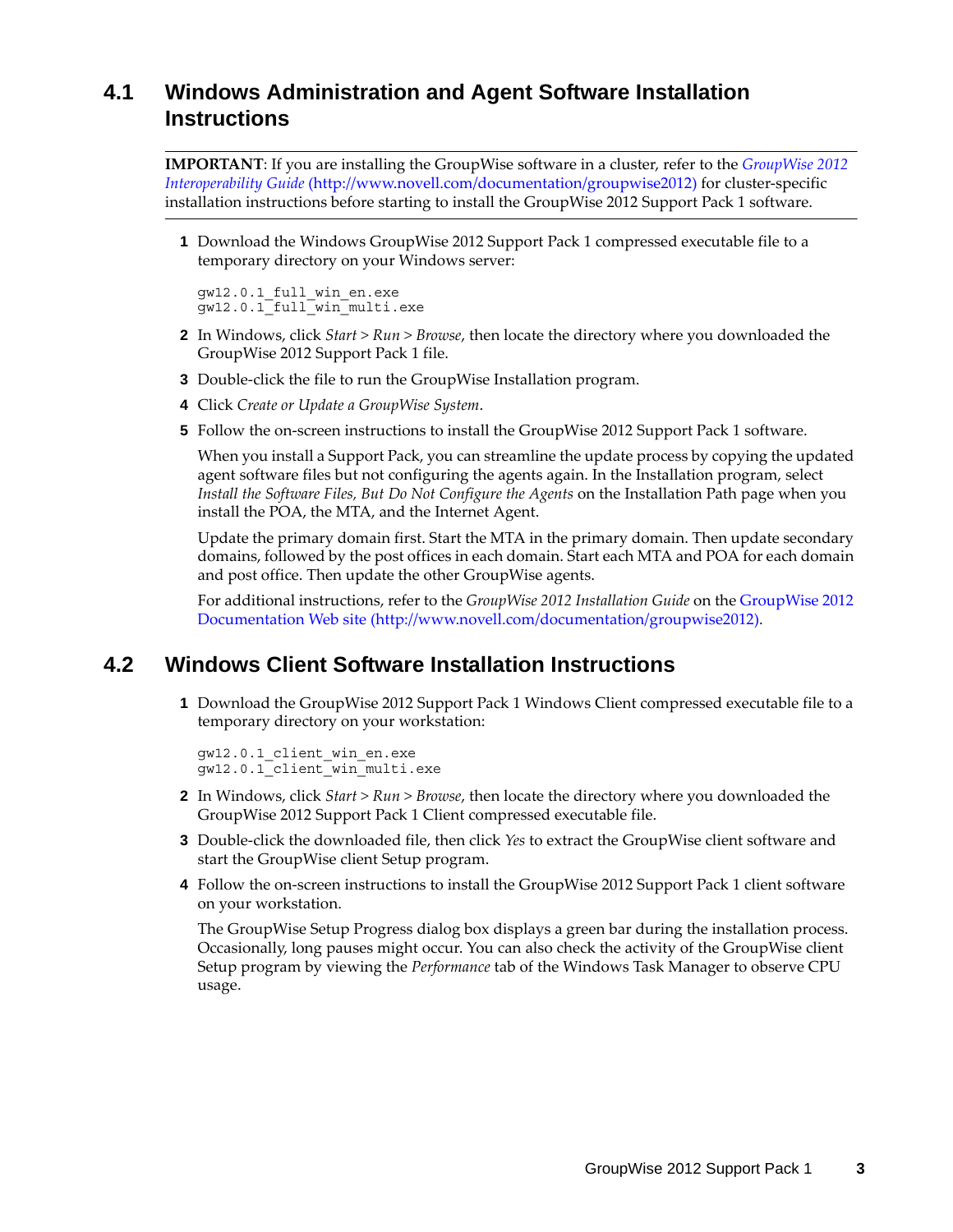# **5 Installation Issues**

- [Section 5.1, "General Installation Issues," on page 4](#page-3-0)
- [Section 5.2, "Linux Installation Issues," on page 4](#page-3-1)
- [Section 5.3, "Windows Installation Issues," on page 6](#page-5-0)

Installation issues for individual GroupWise components are located under the heading for each component.

## <span id="page-3-0"></span>**5.1 General Installation Issues**

Platform-specific installation issues are listed in separate sections below. Installation issues for individual GroupWise components are located under the heading for each component.

• [Section 5.1.1, "GroupWise Version Compatibility," on page 4](#page-3-2)

#### <span id="page-3-2"></span>**5.1.1 GroupWise Version Compatibility**

If you install GroupWise on multiple platforms, or if you run multiple versions (for example, GroupWise 7 or 8 and GroupWise 2012 in the same GroupWise system), refer to "GroupWise Version Compatibility" in the *GroupWise 2012 Installation Guide* to make sure that the combinations you are using are supported.

For example, you cannot run a GroupWise 2012 client against a GroupWise 8 or earlier post office. Earlier POAs cannot support later GroupWise clients. However, you can run a GroupWise 8 or earlier client against a GroupWise 2012 POA.

Also, you should not run the GroupWise 8 or earlier snap-ins to ConsoleOne to access GroupWise 2012 databases or eDirectory objects. You can use *Admin Lockout Settings* under *Tools > GroupWise System Operations > System Preferences* to specify the required version of the ConsoleOne snap-ins for each domain as needed.

## <span id="page-3-1"></span>**5.2 Linux Installation Issues**

- [Section 5.2.1, "32-bit Runtime Libraries Required on 64-bit Linux," on page 4](#page-3-3)
- [Section 5.2.2, "SLES Base System Installation Required," on page 4](#page-3-4)
- [Section 5.2.3, "System Creation on SLES 11 in a Virtual Machine," on page 5](#page-4-0)
- [Section 5.2.4, "GroupWise Installation to a Xen Guest on SLES 10," on page 5](#page-4-1)
- [Section 5.2.5, "eDirectory Reinstallation on Open Enterprise Server," on page 5](#page-4-2)

#### <span id="page-3-3"></span>**5.2.1 32-bit Runtime Libraries Required on 64-bit Linux**

When you install a Linux operating system for use with GroupWise, do not deselect the 32-bit runtime libraries. GroupWise requires the 32-bit runtime libraries.

#### <span id="page-3-4"></span>**5.2.2 SLES Base System Installation Required**

When you install SUSE Linux Enterprise Server (SLES) for use with GroupWise, select the *Base System* option. If you select the *Minimal System (Appliances)* option, the GroupWise Installation program prompts you to install additional packages to meet GroupWise dependencies. Although you can manually install the additional packages after installing SLES, it is simpler to install SLES so that all GroupWise dependencies are automatically met.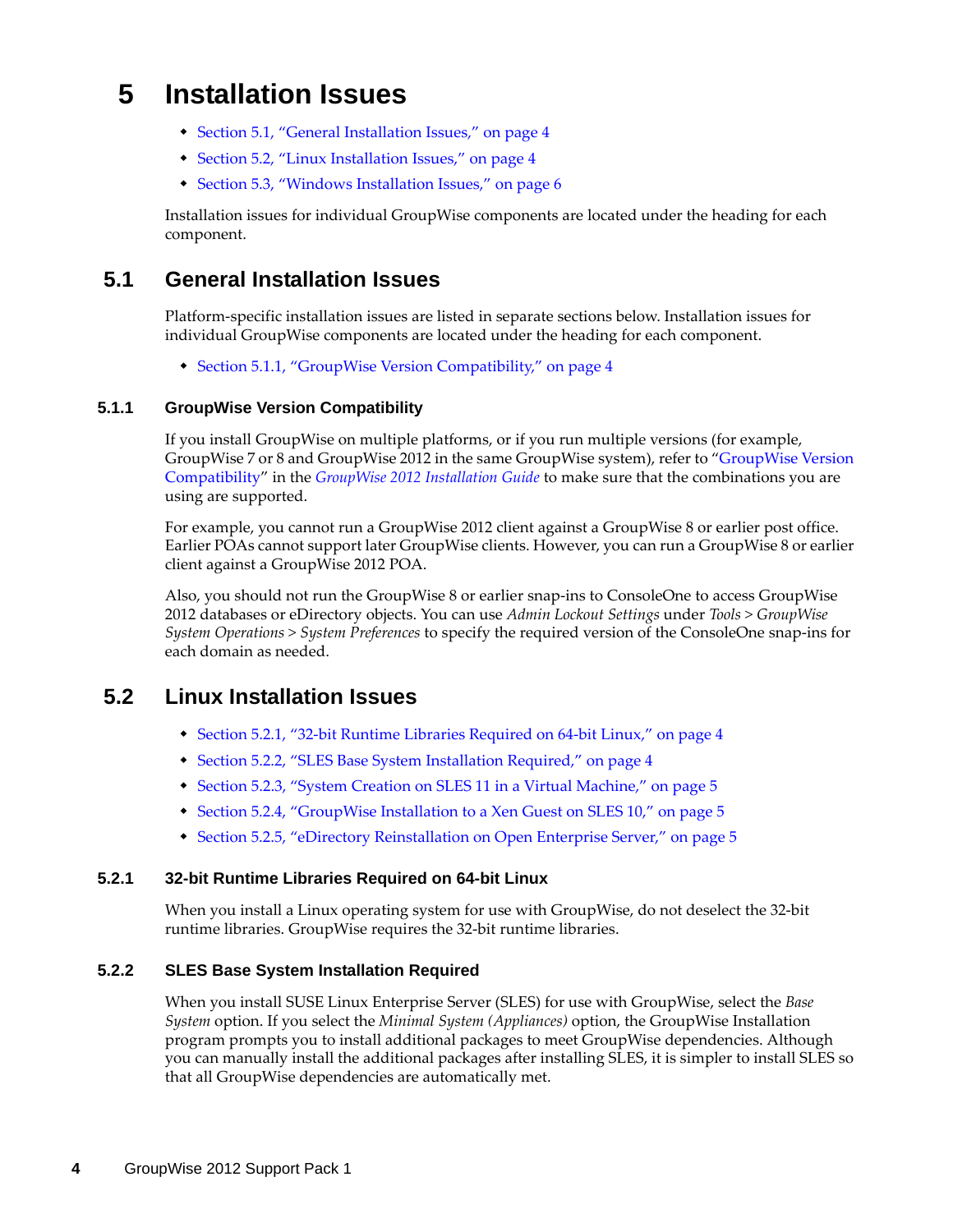#### <span id="page-4-0"></span>**5.2.3 System Creation on SLES 11 in a Virtual Machine**

When you run the Linux GroupWise Installation program and create a new GroupWise system in a virtual machine on SLES 11, the system creation process might crash with a Java exception. There are two workarounds:

- Configure the virtual machine with at least 4 GB of memory to avoid the problem.
- In ConsoleOne, delete the POA object that was created during GroupWise system creation, then create a new POA object. Install and configure the agents independent from creating the GroupWise system.

#### <span id="page-4-1"></span>**5.2.4 GroupWise Installation to a Xen Guest on SLES 10**

When you install GroupWise on SLES 10 to a Xen guest, you might receive the following error message:

The current window is not large enough to run install. Please resize the window and run install again.

At present, the SLES 10 Xen console window does not report its dimensions properly. To work around this:

- **1** Make sure that SSH is enabled on the Xen guest.
- **2** Open an X terminal window on the SLES 10 Xen host, using the following command:

ssh -X root@*guest\_ip\_address*

**3** Run the GroupWise Installation program from the Xen host.

#### <span id="page-4-2"></span>**5.2.5 eDirectory Reinstallation on Open Enterprise Server**

If you need to uninstall and reinstall eDirectory on Open Enterprise Server for Linux, your GroupWise system is affected, because the GroupWise objects in eDirectory are lost when eDirectory is uninstalled. Therefore, you need to re-create the GroupWise objects in the new eDirectory tree.

- **1** (Conditional) If ConsoleOne has been uninstalled and reinstalled along with eDirectory, reinstall the GroupWise snap-ins to ConsoleOne, as described in "Installing the GroupWise Administrator Snap-Ins to Linux ConsoleOne" in "System" in the *GroupWise 2012 Administration Guide*.
- **2** In ConsoleOne, extend the eDirectory schema for GroupWise objects, as described in "Check eDirectory Schema" in "System" in the *GroupWise 2012 Administration Guide*.
- **3** Graft the GroupWise objects into the new eDirectory tree:
	- **3a** Access the primary GroupWise domain directory, as described in "Select Domain" in "System" in the *GroupWise 2012 Administration Guide*.
	- **3b** Graft your GroupWise domains and post offices into the new eDirectory tree, as described in "Graft GroupWise Objects" in "System" in the *GroupWise 2012 Administration Guide*.

For additional assistance, see TID 7004121, "How to Graft GroupWise Objects," in the [Novell Support Knowledgebase](http://www.novell.com/support) (http://www.novell.com/support).

- **3c** Graft in GroupWise users and other GroupWise objects that belong to post offices.
- **4** Start all the GroupWise agents.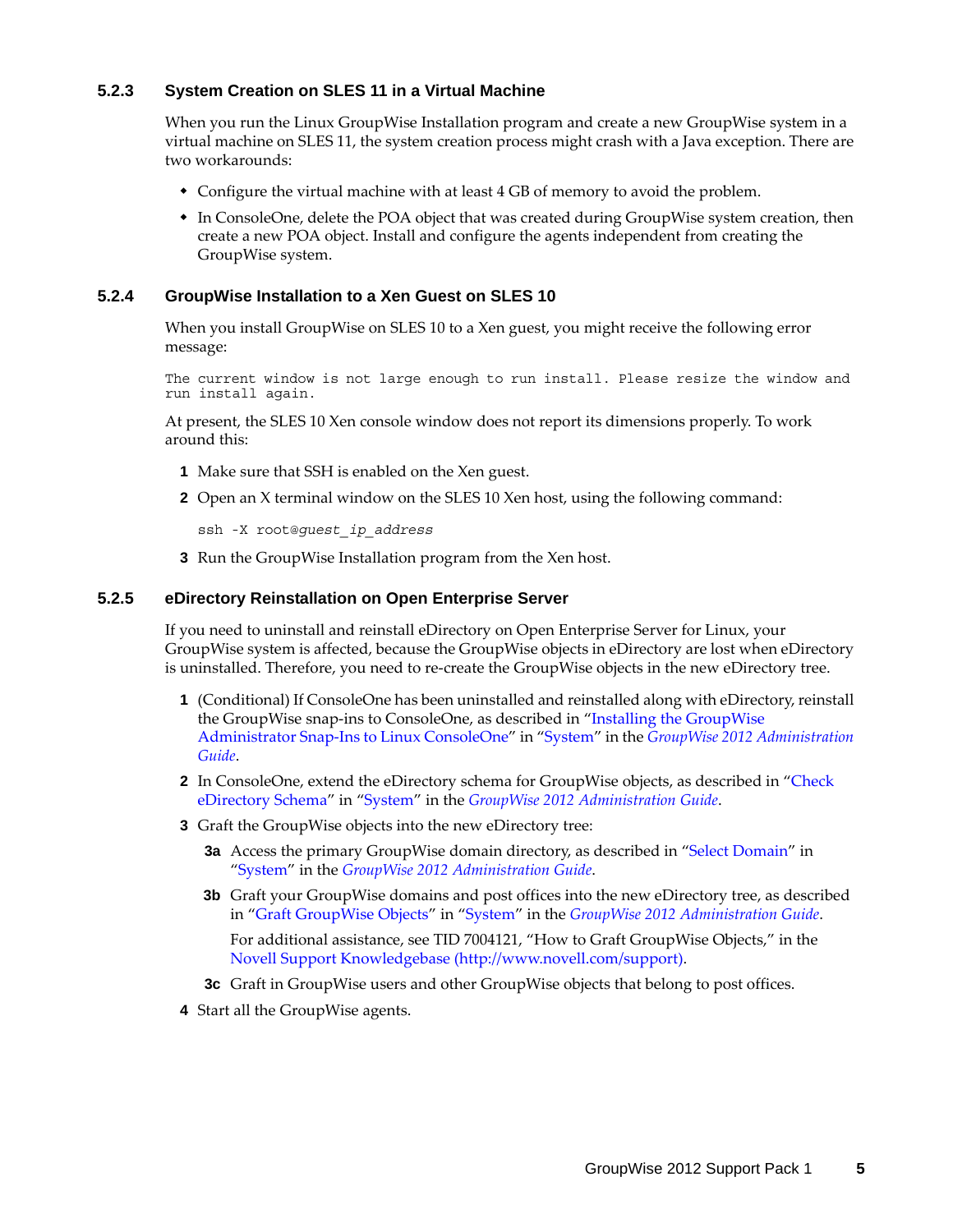## <span id="page-5-0"></span>**5.3 Windows Installation Issues**

- [Section 5.3.1, "Windows Client Installation in a 64-bit Environment," on page 6](#page-5-3)
- [Section 5.3.2, "Windows Security Rights for GroupWise Client Installation," on page 6](#page-5-4)
- [Section 5.3.3, "Can't Launch the GroupWise Client from the Client Setup Program," on page 6](#page-5-1)
- [Section 5.3.4, "Norton Internet Security 2010 and SetupIP," on page 6](#page-5-2)

#### <span id="page-5-3"></span>**5.3.1 Windows Client Installation in a 64-bit Environment**

The GroupWise 2012 Windows client does not install successfully in a 64-bit environment when the following situations exist on the workstation:

- An earlier GroupWise version is installed, then the 64-bit version of Office 2010 is installed, then GroupWise is updated to 2012.
- The 32-bit version of Office 2007 or 2010 is installed, then an earlier GroupWise version is installed, then Office is updated to the 64-bit version of Office 2010, then GroupWise is updated to 2012.

To enable the GroupWise 2012 Windows client to function correctly in these situations, use either of the following workarounds:

Run the GroupWise Windows client Setup program a second time, selecting *Repair*.

or

Uninstall the GroupWise Windows client, then reinstall it.

If you do not repair or reinstall the GroupWise Windows client in these situations, you encounter the following errors:

- Either there is no default mail client or the current mail client cannot fulfill the messages request.
- The 'MAPI Session Handle' of the Novell GroupWise 'Object Request Broker' could not be accessed. The address book cannot run.
- GroupWise is not properly installed. The Address Book component could not be initialized.

#### <span id="page-5-4"></span>**5.3.2 Windows Security Rights for GroupWise Client Installation**

If the GroupWise Windows client is originally installed by the Windows Administrator user, the Administrator user must also perform software updates. When the client is installed by the Administrator, the GroupWise client software cannot be updated by a regular user or a Windows Power User.

#### <span id="page-5-1"></span>**5.3.3 Can't Launch the GroupWise Client from the Client Setup Program**

In GroupWise 2012 Support Pack 1, you cannot launch the GroupWise client directly from the client Setup program. You must exit the client Setup program, then launch the GroupWise client.

#### <span id="page-5-2"></span>**5.3.4 Norton Internet Security 2010 and SetupIP**

Older versions of Norton Internet Security 2010 incorrectly identify GroupWise SetupIP as a virus and automatically remove it while it is trying to install the GroupWise Windows client on a workstation. Symantec indicates that this problem is resolved by running LiveUpdate to obtain the latest version of Norton Internet Security 2010. If you still encounter the problem, you must disable Norton Internet Security 2010 before SetupIP can successfully run on a workstation.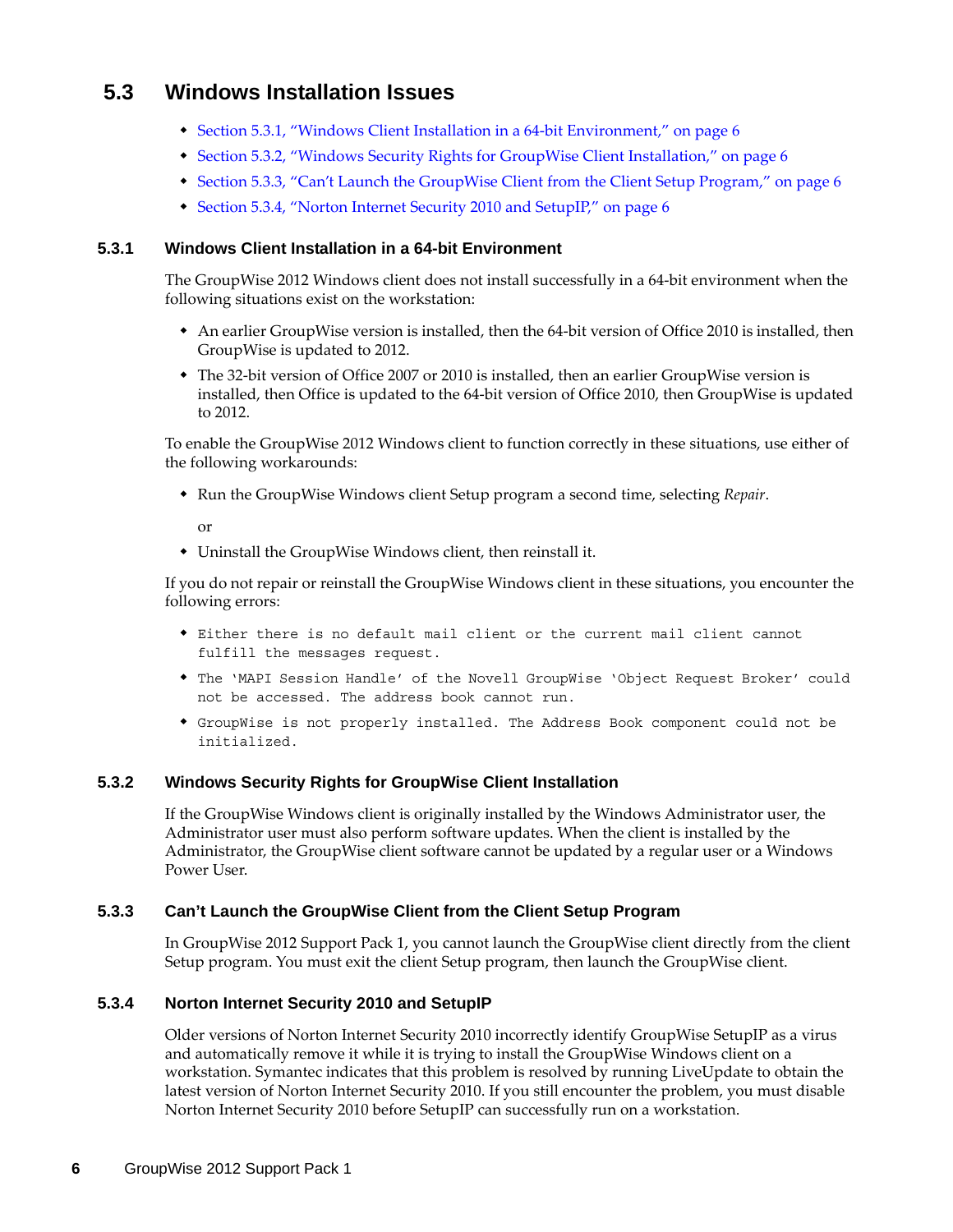# **6 Administration Issues**

- [Section 6.1, "General Administration Issues," on page 7](#page-6-0)
- [Section 6.2, "Linux Administration Issues," on page 8](#page-7-1)
- [Section 6.3, "Windows Administration Issues," on page 9](#page-8-0)

## <span id="page-6-0"></span>**6.1 General Administration Issues**

- [Section 6.1.1, "GWCSRGEN Functionality," on page 7](#page-6-1)
- [Section 6.1.2, "Server Names," on page 7](#page-6-2)
- [Section 6.1.3, "Identity Manager Driver Version Compatibility," on page 7](#page-6-3)
- [Section 6.1.4, "Identity Manager Driver in a 64-bit Environment," on page 8](#page-7-2)
- [Section 6.1.5, "Server-Based Antivirus Software," on page 8](#page-7-0)

#### <span id="page-6-1"></span>**6.1.1 GWCSRGEN Functionality**

In earlier versions of GroupWise, the GroupWise Generate CSR Utility (GWCSRGEN) created a certification signing request (CSR) that returned an [MD5](http://en.wikipedia.org/wiki/MD5) (http://en.wikipedia.org/wiki/MD5) certificate. The MD5 algorithm is now considered compromised and should not be used.

Starting in GroupWise 2012 SP1, GWCSRGEN creates a CSR that returns an [SHA-1](http://en.wikipedia.org/wiki/SHA-1) (http:// en.wikipedia.org/wiki/SHA-1) certificate. The SHA-1 algorithm is more secure than MD5, but also has some potential weaknesses.

For the most stringent security needs, GWCSRGEN should no longer be used for generating CSRs. For suggested alternatives, see "Generating a Certificate Signing Request" in "Security Administration" in the *GroupWise 2012 Administration Guide*.

#### <span id="page-6-2"></span>**6.1.2 Server Names**

When filling in a *UNC Path* field in ConsoleOne, you must specify the server name. You cannot use an IP address or DNS hostname.

#### <span id="page-6-3"></span>**6.1.3 Identity Manager Driver Version Compatibility**

Do not run a DirXML or Identity Manager driver earlier than version 3.5.2 against a GroupWise 2012 system. Older drivers are not compatible. You can download the latest version of the GroupWise Identity Manager driver from [Novell Downloads](http://download.novell.com) (http://download.novell.com).

For more information, see TID 7002222: "How is the GroupWise Driver Configured for Identity Manager?" in the [Novell Support Knowledgebase](http://www.novell.com/support) (http://www.novell.com/support).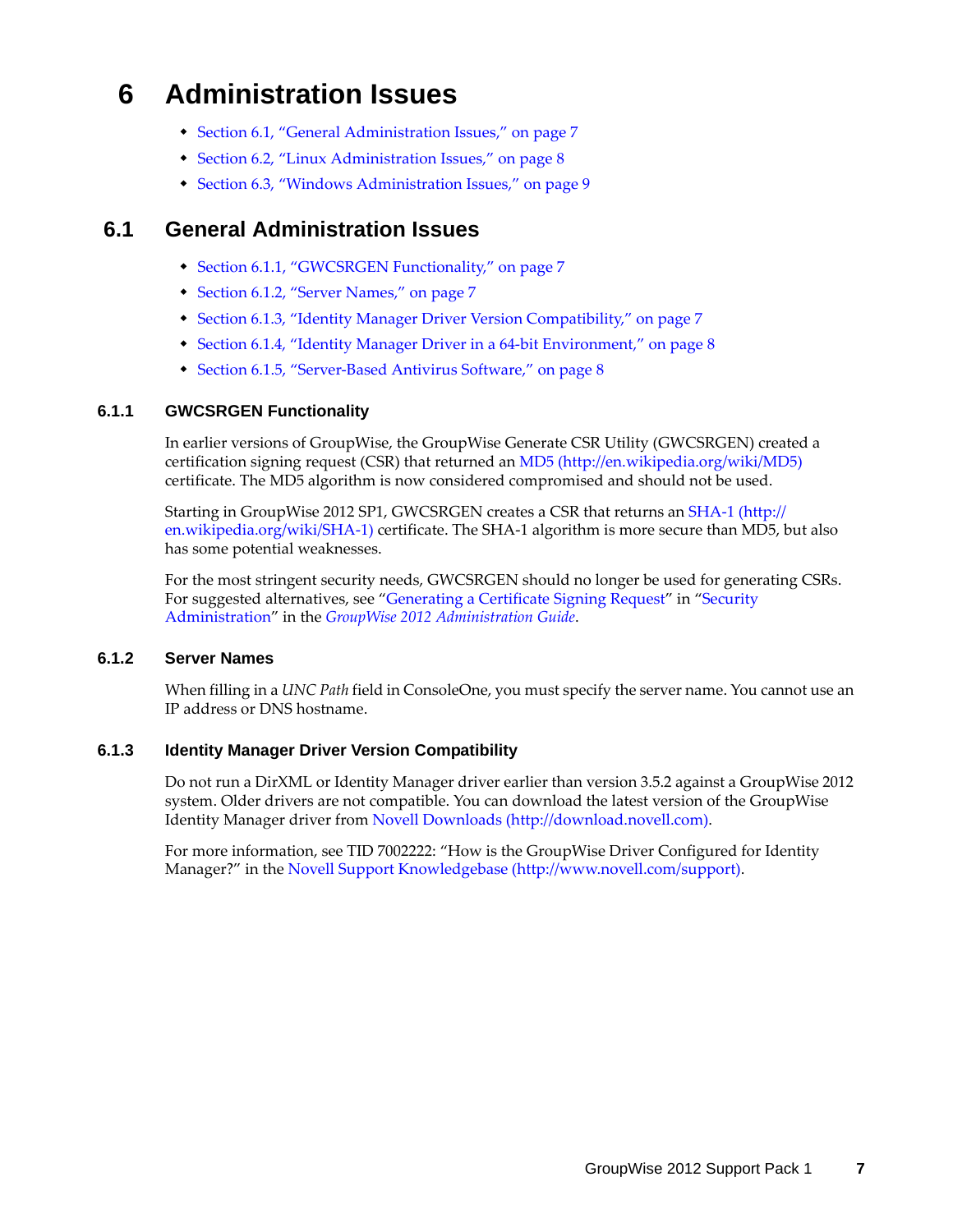#### <span id="page-7-2"></span>**6.1.4 Identity Manager Driver in a 64-bit Environment**

The GroupWise 2012 product is comprised of many 32-bit services and applications. These pieces all run successfully on 64-bit hardware and operating systems.

The Identity Manager driver for GroupWise is also a 32-bit application. It requires either a 32-bit version of the Identity Manager engine, or a 32-bit version of the Identity Manager Remote Loader. For most installations, we recommend deploying the 64-bit version of the Identity Manager engine on a 64-bit system, and then deploying the 32-bit Identity Manager Remote Loader along with the Identity Manager driver for GroupWise on a 32-bit system as described here.

- **1** Set up a 32-bit server for use by the Identity Manager driver for GroupWise.
- **2** Install and configure the Identity Manager Remote Loader on the 32-bit server.

Follow the setup instructions for your version of Identity Manager:

- *[Identity Manager 4.0 Remote Loader Guide](http://www.novell.com/documentation/idm40/idm_remoteloader/data/bookinfo.html)* (http://www.novell.com/documentation/idm40/ idm\_remoteloader/data/bookinfo.html)
- *[Identity Manager 3.6.1 Remote Loader Guide](http://www.novell.com/documentation/idm36/idm_remoteloader/data/bookinfo.html)* (http://www.novell.com/documentation/idm36/ idm\_remoteloader/data/bookinfo.html)
- **3** Install and configure the Identity Manager driver for GroupWise on the same 32-bit server as the Identity Manager Remote Loader.

Follow the setup instructions for your version of the Identity Manager driver for GroupWise:

- *[Identity Manager 4.0 Driver for GroupWise Implementation Guide](http://www.novell.com/documentation/idm40drivers/groupwise/data/bktitle.html)* (http://www.novell.com/ documentation/idm40drivers/groupwise/data/bktitle.html)
- *[Identity Manager 3.6 Driver for GroupWise Implementation Guide](http://www.novell.com/documentation/idm36drivers/groupwise/data/bktitle.html)* (http://www.novell.com/ documentation/idm36drivers/groupwise/data/bktitle.html)

In this configuration, the Identity Manager Remote Loader on the 32-bit server communicates successfully with the Identity Manager engine and with the GroupWise agents that are both running on 64-bit servers.

#### <span id="page-7-0"></span>**6.1.5 Server-Based Antivirus Software**

If you run server-based antivirus software, you should configure it so that it does not scan GroupWise directory structures such as domains and post offices, where file locking conflicts can create problems for the GroupWise agents. If you need virus scanning on GroupWise data, check the [GroupWise Partner Products page](http://www.novell.com/partnerguide/section/468.html) (http://www.novell.com/partnerguide/section/468.html) for compatible products.

## <span id="page-7-1"></span>**6.2 Linux Administration Issues**

- [Section 6.2.1, "NFS Not Supported," on page 9](#page-8-3)
- [Section 6.2.2, "SNMP Not Supported on 64-bit Linux Operating Systems," on page 9](#page-8-4)
- [Section 6.2.3, "GWTSAFS Discontinued," on page 9](#page-8-5)
- [Section 6.2.4, "Path Names and File Names in Lowercase," on page 9](#page-8-1)
- [Section 6.2.5, "Unavailable Administration Features," on page 9](#page-8-2)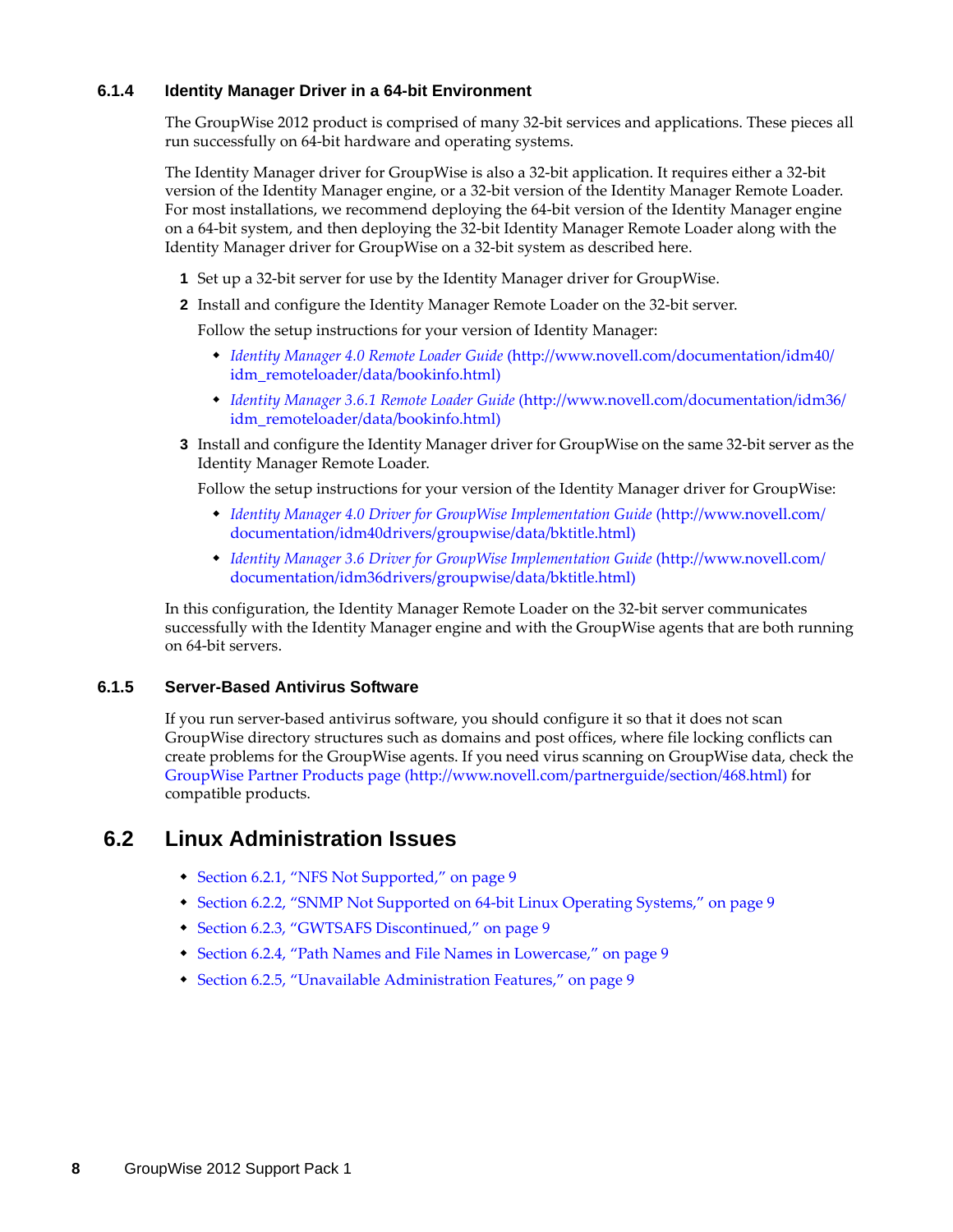#### <span id="page-8-3"></span>**6.2.1 NFS Not Supported**

Because of long-standing file lock issues with NFS, you cannot use an NFS mount to mount a server file system where your GroupWise system is located to a workstation where you are running ConsoleOne. In addition, you cannot use an NFS mount between Linux servers, for example when a POA needs access to a remote restore area or a remote document storage area.

Use a Samba mount if you want to use Windows ConsoleOne to access a domain located on a Linux server. For access between Linux servers, use a Samba mount or an NCP (Novell Core Protocol) mount. For instructions to set up a Samba mount or an NCP mount, see "ConsoleOne Administration Tool" in "System" in the *GroupWise 2012 Administration Guide*.

#### <span id="page-8-4"></span>**6.2.2 SNMP Not Supported on 64-bit Linux Operating Systems**

All GroupWise agents can be monitored through an SNMP management console. However, 64-bit Linux operating systems do not include the 32-bit components required for communication with the 32-bit GroupWise engine. Therefore, SNMP monitoring of GroupWise agents is not currently available on 64-bit Linux operating systems.

#### <span id="page-8-5"></span>**6.2.3 GWTSAFS Discontinued**

GroupWise 2012 does not include GWTSAFS. The supported versions of Novell Open Enterprise Server (OES) provide TSAFS, which is the preferred backup approach moving forward. For more information, see "GroupWise Backup" in the *Storage Management Services Administration Guide* for [your version of OES](http://www.novell.com/documentation/oes.html) (http://www.novell.com/documentation/oes.html).

#### <span id="page-8-1"></span>**6.2.4 Path Names and File Names in Lowercase**

All directory names in paths to GroupWise domains and post offices should consist of lowercase letters. File names should also consist of lowercase letters. There are no length restrictions.

However, on Open Enterprise Server (OES), when you create an NSS volume, the volume name automatically appears in all uppercase in the path name. Because the use of lowercase letters in directory names is recommended for convenience, but is not required by any GroupWise program, this behavior on OES does not present any problems for GroupWise. You simply need to remember to type the uppercase letters when you specify the path name on OES.

#### <span id="page-8-2"></span>**6.2.5 Unavailable Administration Features**

GroupWise 2012 administration on Linux does not include the following features that are available in GroupWise 2012 on Windows:

- Import/Export utility in ConsoleOne
- Document Properties Management feature in ConsoleOne

## <span id="page-8-0"></span>**6.3 Windows Administration Issues**

- [Section 6.3.1, "eDirectory and Windows Support," on page 9](#page-8-6)
- [Section 6.3.2, "Domain Services for Windows Issue," on page 10](#page-9-0)
- [Section 6.3.3, "Quotas on NSS Volumes," on page 10](#page-9-1)

#### <span id="page-8-6"></span>**6.3.1 eDirectory and Windows Support**

Versions of Novell eDirectory earlier than 8.8.4 are not supported on Windows Server 2008.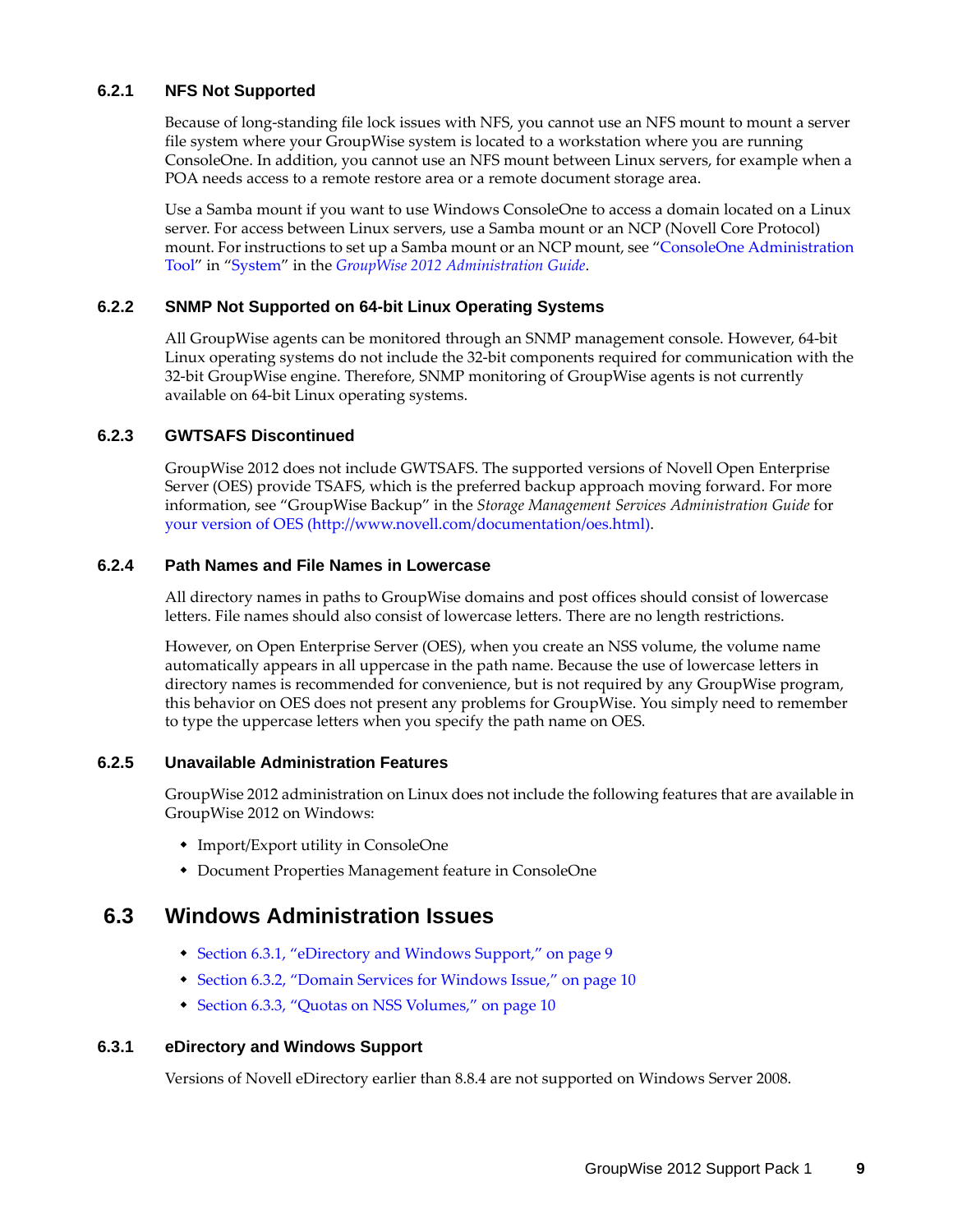#### <span id="page-9-0"></span>**6.3.2 Domain Services for Windows Issue**

If you create a DSfW static group and then convert it to a GroupWise distribution list by assigning it to a post office, email messages addressed to the group are not delivered to GroupWise users. To correct the problem, synchronize the post office that owns the distribution list. In ConsoleOne, select the post office, then click *Tools > GroupWise Utilities > Synchronize*.

#### <span id="page-9-1"></span>**6.3.3 Quotas on NSS Volumes**

If you use NSS volumes with quotas turned on, you must turn on quotas on all GroupWise directories. Otherwise, you receive No Disk Space errors.

## **7 Agent Issues**

- [Section 7.1, "General Agent Issues," on page 10](#page-9-2)
- [Section 7.2, "Linux Agent Issues," on page 11](#page-10-1)
- [Section 7.3, "Windows Agent Issues," on page 12](#page-11-0)

## <span id="page-9-2"></span>**7.1 General Agent Issues**

- [Section 7.1.1, "SOAP Required for the POA," on page 10](#page-9-3)
- [Section 7.1.2, "Incoming Message Size Limit," on page 10](#page-9-4)
- [Section 7.1.3, "New View Files Overwrite Existing View Files," on page 11](#page-10-2)
- [Section 7.1.4, "Audit Reports," on page 11](#page-10-0)

#### <span id="page-9-3"></span>**7.1.1 SOAP Required for the POA**

The GroupWise 2012 WebAccess Application communicates directly with the POA through SOAP. Therefore, the POA that the WebAccess Application is configured to communicate with must have SOAP enabled in order for WebAccess to function. For appropriate security, SSL should be enabled on the SOAP connection.

For setup instructions, see the following sections in the *GroupWise 2012 Administration Guide*:

- "Supporting SOAP Clients"
- "Securing the Post Office with SSL Connections to the POA"

#### <span id="page-9-4"></span>**7.1.2 Incoming Message Size Limit**

When the GWIA receives an incoming message from the Internet, it creates a MIME version of the message that includes the message and any attached files. This doubles the size of the message.

You can restrict message size at the GWIA, the MTA, and the POA. The message size that you set at the GWIA determines the maximum size of messages that are allowed into your GroupWise system. However, because of the way that the GWIA creates the MIME version of incoming messages, message size limits at the MTA and POA must be two to three times the size set at the GWIA. Otherwise, some messages can successfully enter your GroupWise system at the GWIA, but they cannot be delivered because of the size limits set at the MTA or the POA.

When such a delivery failure occurs, no undeliverable message is sent, so no one is notified of the problem.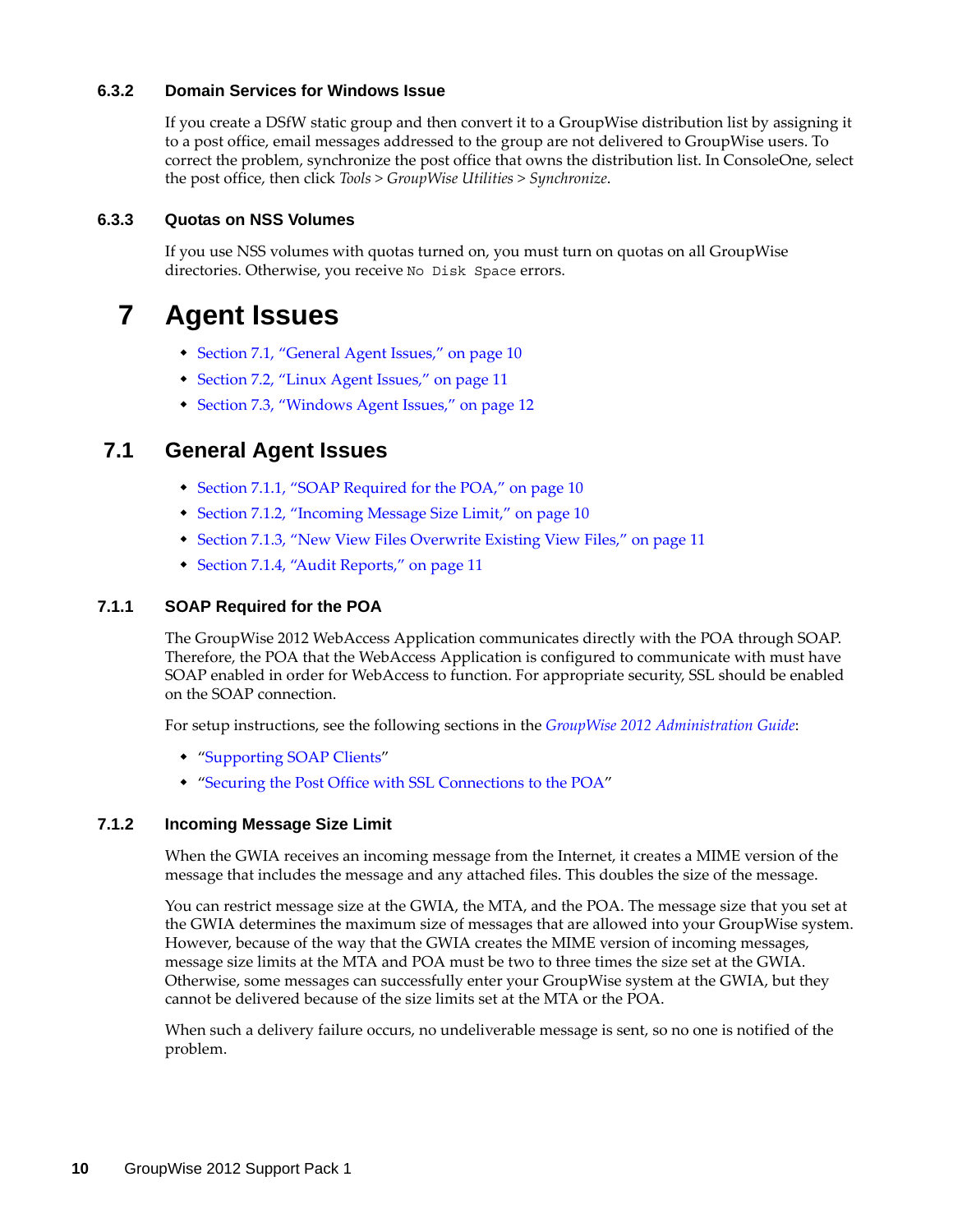#### <span id="page-10-2"></span>**7.1.3 New View Files Overwrite Existing View Files**

When you update the POA software to GroupWise 2012, updated view files are copied to the software distribution directory, but not to post offices. This maintains any customizations you might have made in the view files in post offices.

However, when each GroupWise 2012 POA starts for the first time, it copies the new view files from the software distribution directory to its post office. Therefore, if you have created custom view files with the same names as standard view files, you must create backup copies before starting the GroupWise 2012 POA, so that your customized view files are not lost when the post office view files are updated. After you start the GroupWise 2012 POA, restore your custom view files.

Occasionally, the POA is unable to copy the updated view files from the software distribution directory to its post office. When this happens, users receive a message that their view files are out of date. To resolve this, use the *Refresh Views* option under *Tools* > *GroupWise Utilities* > *System Maintenance* in ConsoleOne to update the post office view files from the software distribution directory. After you refresh the views, you must restore your customized view files to the post office.

#### <span id="page-10-0"></span>**7.1.4 Audit Reports**

Whenever the POA runs an audit report, it causes the MTA for the domain to restart. In a domain with a large number of post offices, these MTA restarts might become noticeable. This is working as designed, although improved functionality has been requested.

## <span id="page-10-1"></span>**7.2 Linux Agent Issues**

- [Section 7.2.1, "Non-root GroupWise Agents and Low Port Numbers," on page 11](#page-10-3)
- [Section 7.2.2, "Maximum Number of Open Files," on page 11](#page-10-4)
- [Section 7.2.3, "Document Viewer Agent Issues," on page 11](#page-10-5)

#### <span id="page-10-3"></span>**7.2.1 Non-root GroupWise Agents and Low Port Numbers**

On Novell Open Enterprise Server and SUSE Linux Enterprise Server, services such as IMAP and IMAP SSL, which require port numbers below 1025, cannot be initiated or restarted after the GroupWise agents are running as a non-root user. To initiate or restart those services, you must manually stop the services and then restart the GroupWise agents.

#### <span id="page-10-4"></span>**7.2.2 Maximum Number of Open Files**

By default, the maximum number of open files on a Linux server is 1024. This default might not be sufficient for a busy POA. Therefore, the POA initializes the maximum number of open files to 200000.

The default number of open files is typically acceptable for the other GroupWise agents.

#### <span id="page-10-5"></span>**7.2.3 Document Viewer Agent Issues**

 If you run the Document Viewer Agent (DVA) as a user that is not running the X Window system, WebAccess users cannot view embedded vector-based graphics in attachments. To enable users to view embedded vector-based graphics, make sure that the user that starts the DVA is running the X Window System and has a DISPLAY environment variable set so that the DVA can write to the local display. One way to accomplish this is to use the sux command to become root before you start the DVA.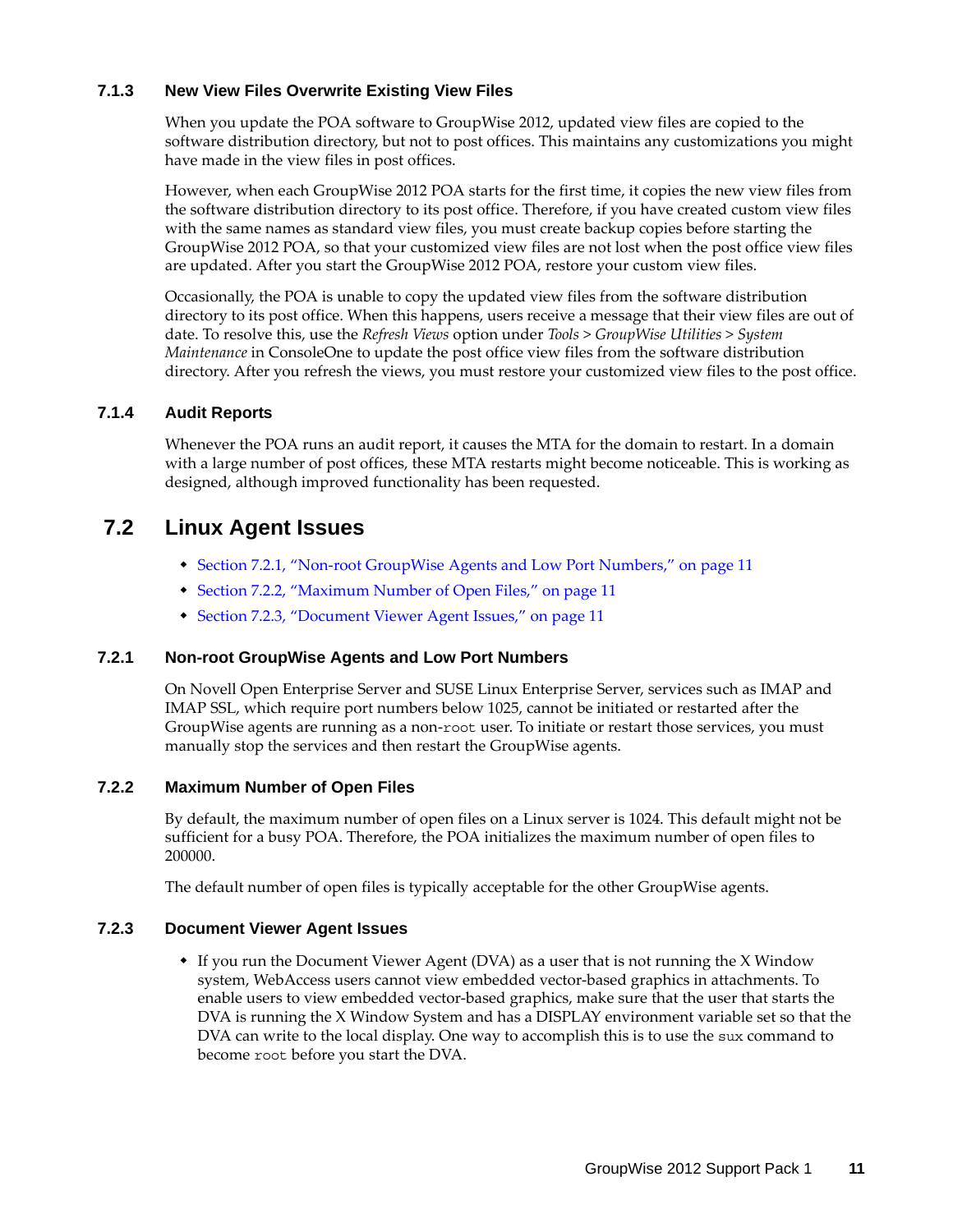• The third-party viewer software used by the DVA has a dependency on libXm.so.1, which might not be included with your Linux package. To resolve this, create a symbolic link in the agents lib directory to the version of the libXm modules that is available on your Linux server. For example:

```
ln -s /usr/X11R6/lib/libXm.so.3.0.1 /opt/novell/groupwise/
                                                 agents/lib/libXm.so.1
```
## <span id="page-11-0"></span>**7.3 Windows Agent Issues**

- [Section 7.3.1, "POA Instability," on page 12](#page-11-3)
- [Section 7.3.2, "Document Viewer Agent Issue," on page 12](#page-11-2)

#### <span id="page-11-3"></span>**7.3.1 POA Instability**

Support Pack 1 includes a fix for the problem where the Windows POA terminates unexpectedly and repeatedly when GroupWise Windows client users connect from outside of the firewall on the external client/server port. If you continue to see the problem after installing Support Pack 1, add the /udpslap switch to the POA startup file. This switch is designed specifically to alleviate this particular connection issue.

#### <span id="page-11-2"></span>**7.3.2 Document Viewer Agent Issue**

If you run the Document Viewer Agent (DVA) on Windows Server 2008, and if you have not configured it to run as the Administrator user, you must use the /home switch in the gwdva.dva file to specify a directory where the DVA user can write files. You might want to create a c:\novell\groupwise\gwdva directory for this purpose.

## **8 Client Issues**

- [Section 8.1, "Windows Client Issues," on page 12](#page-11-1)
- [Section 8.2, "Mac/Linux Client Issues," on page 14](#page-13-0)

## <span id="page-11-1"></span>**8.1 Windows Client Issues**

- [Section 8.1.1, "SetupIP Programs Identified as Viruses," on page 13](#page-12-0)
- [Section 8.1.2, "New Speller," on page 13](#page-12-1)
- [Section 8.1.3, "Archiving over the Network," on page 13](#page-12-2)
- [Section 8.1.4, "Initial Cache Priming," on page 13](#page-12-3)
- [Section 8.1.5, "GroupWise/Vibe Compatibility," on page 13](#page-12-4)
- [Section 8.1.6, "GroupWise/iFolder Compatibility," on page 13](#page-12-5)
- [Section 8.1.7, "Windows XP and Power Users," on page 14](#page-13-2)
- Section 8.1.8, "Address Books Do Not Display in GroupWise When Installing GroupWise after [Outlook 2003," on page 14](#page-13-3)
- [Section 8.1.9, "Word 2010 Not Supported as the GroupWise Text Editor," on page 14](#page-13-4)
- [Section 8.1.10, "JAWS Script Available," on page 14](#page-13-1)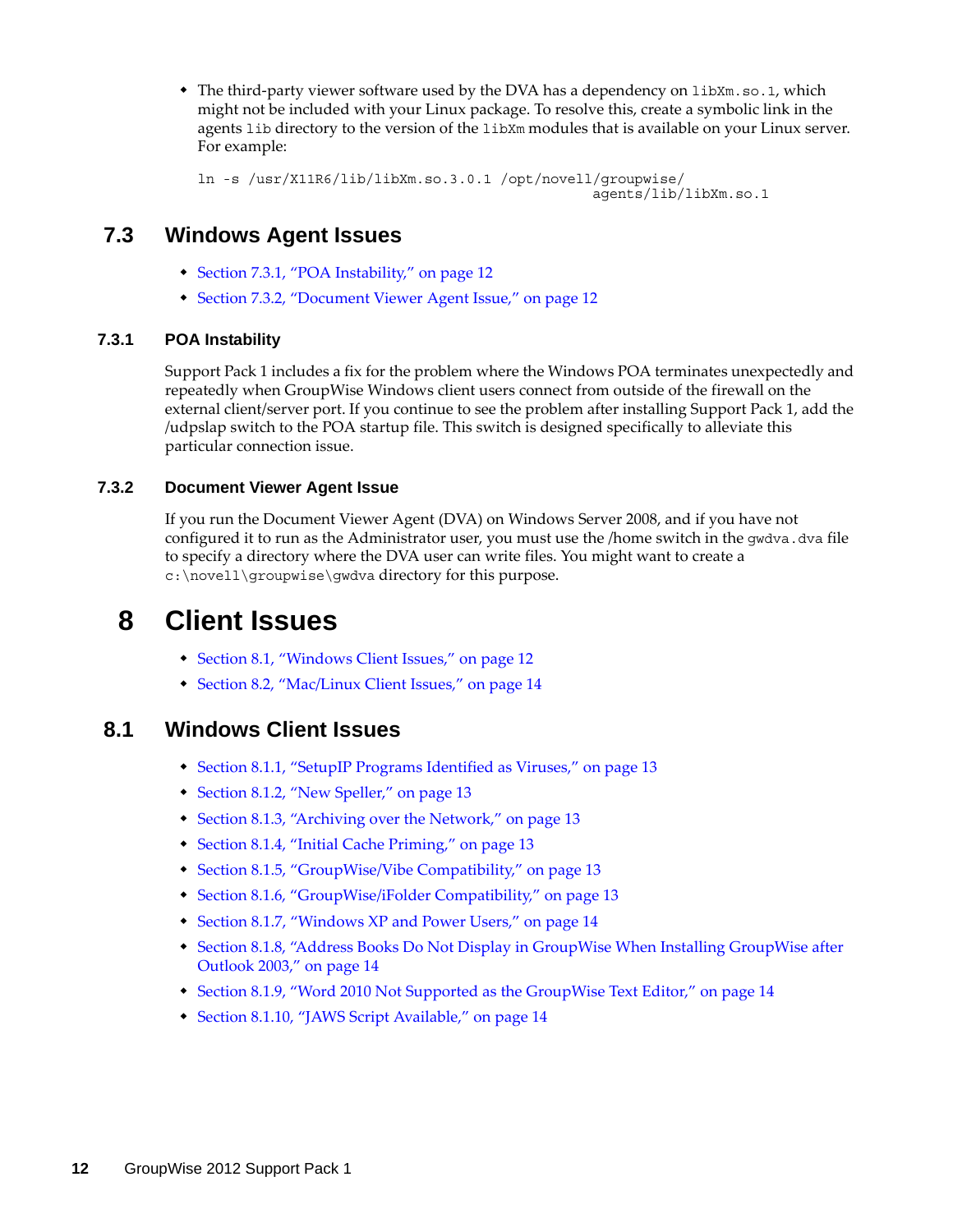#### <span id="page-12-0"></span>**8.1.1 SetupIP Programs Identified as Viruses**

The setupip.exe and writeip.exe SetupIP programs are falsely identified as viruses by Norton Internet Security 2010. As a workaround, configure Norton Internet Security 2010 to ignore these files.

#### <span id="page-12-1"></span>**8.1.2 New Speller**

The GroupWise 2012 Windows client uses a new speller engine technology named Hunspell. You should not notice any difference in the "spell-as-you-type" mode. However, there are a few features available in the old Spell Checker dialog box that are no longer available.

- When the Spell Checker dialog box opens, it immediately begins spell checking.
- You can no longer check spelling in a paragraph, sentence, or by word.
- You can no longer add or manage multiple personal word lists from the Spell Checker dialog box. There is only one personal word list.

#### <span id="page-12-2"></span>**8.1.3 Archiving over the Network**

The recommended location for a Windows client user's archive is on his or her local workstation.

Creating an archive on a network drive is supported in the following two configurations:

 The Novell Map Network Drive feature of the Novell Client is used to map a network drive from the user's workstation to a Novell Open Enterprise (OES) Linux server or a NetWare server where the archive is located.

The OES Linux server must use NSS volumes, and you must use NCP access with cross-protocol locks enabled in order to ensure safe client access to the archive. The setup for Windows client access to an OES Linux server is the same as for Windows ConsoleOne access to an OES server. For setup instructions, see "Configuring the OES Linux Server for NCP Access from Windows" in "ConsoleOne Administration Tool" in the *GroupWise 2012 Administration Guide*.

• The Windows Map Network Drive feature is used to map a network drive from the user's workstation to an OES Linux server using Novell CIFS access.

Other configurations, including Samba on a SUSE Linux Enterprise Server (SLES) server, are not currently supported.

#### <span id="page-12-3"></span>**8.1.4 Initial Cache Priming**

The first time you prime a new Caching mailbox, the GroupWise client might terminate at the end of the priming process. However, the Caching mailbox is successfully created. Restart the client to access the new Caching mailbox.

#### <span id="page-12-4"></span>**8.1.5 GroupWise/Vibe Compatibility**

If you use Novell Vibe with GroupWise, Vibe 3 or later is required for GroupWise 2012 integration.

#### <span id="page-12-5"></span>**8.1.6 GroupWise/iFolder Compatibility**

Do not use iFolder with your GroupWise mailbox. For more information, see "GroupWise Files Become Corrupted in an iFolder" in "Troubleshooting" in the *[Novell iFolder Cross-Platform User Guide](http://www.novell.com/documentation/ifolderos/os_ifolder37_user/data/bookinfo.html)* (http://www.novell.com/documentation/ifolderos/os\_ifolder37\_user/data/bookinfo.html).

The issues involved with trying to use iFolder with GroupWise apply to using GroupWise with other directory synchronization applications such as Microsoft Offline Files. Do not use any of these applications with GroupWise.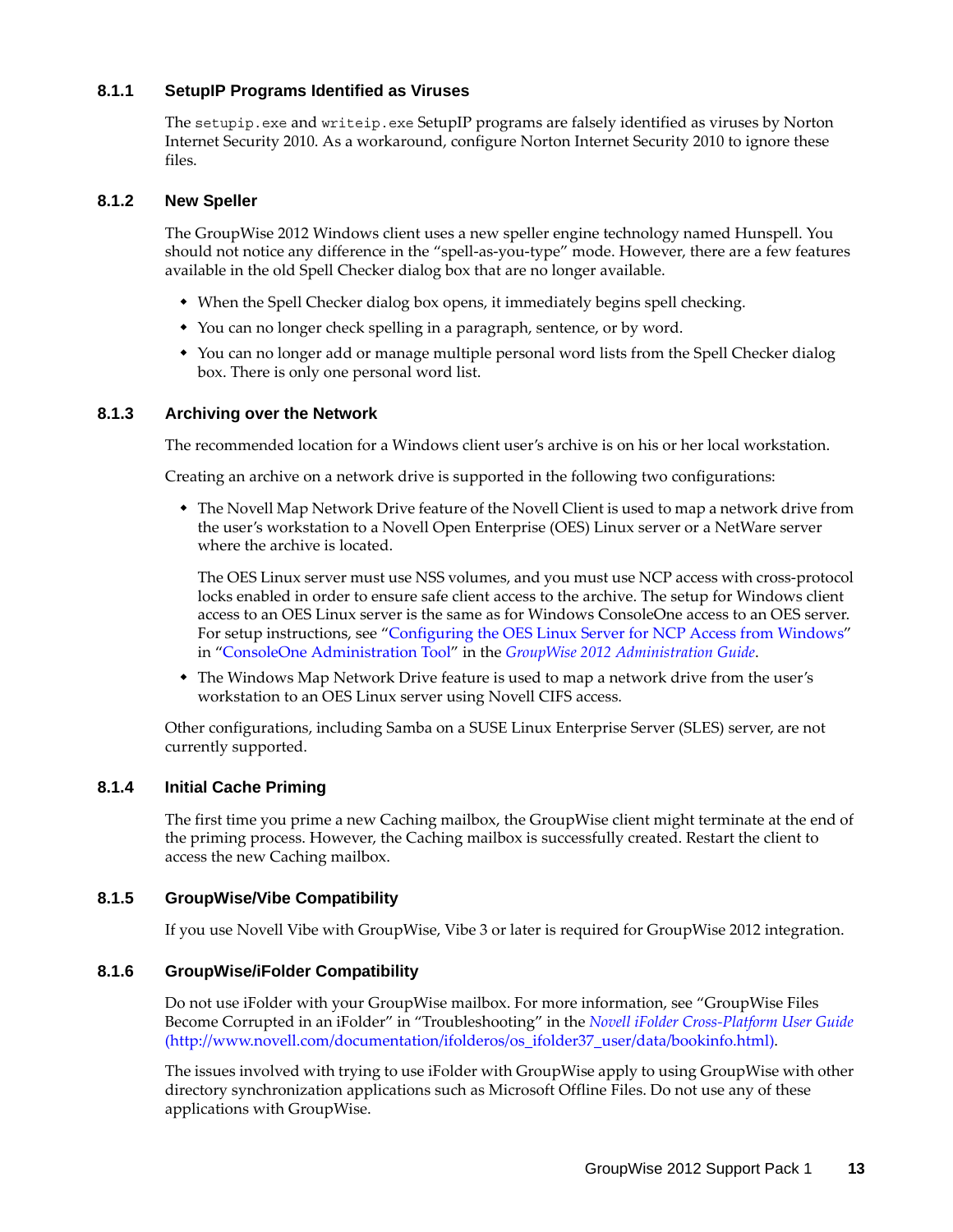#### <span id="page-13-2"></span>**8.1.7 Windows XP and Power Users**

If you are a member of the Power Users group when you install the GroupWise Windows client, you cannot immediately uninstall the GroupWise Windows client in the Control Panel. You must follow these steps to uninstall:

- **1** Remove yourself from the Power Users group.
- **2** Log out of Windows.
- **3** Log back in to Windows.
- **4** Uninstall the GroupWise Windows client.

#### <span id="page-13-3"></span>**8.1.8 Address Books Do Not Display in GroupWise When Installing GroupWise after Outlook 2003**

If you install Outlook, then install GroupWise, then uninstall Outlook, you must reinstall GroupWise in order to restore MAPI, which is uninstalled along with Outlook. To avoid this problem, uninstall Outlook before you install GroupWise.

#### <span id="page-13-4"></span>**8.1.9 Word 2010 Not Supported as the GroupWise Text Editor**

The GroupWise Windows client allows you to use Microsoft Word or OpenOffice.org as the text editor for composing messages. Microsoft Word 2010 is not currently supported, although earlier versions of Word are fully supported. Microsoft Word 2010 will be supported in a future GroupWise release.

#### <span id="page-13-1"></span>**8.1.10 JAWS Script Available**

Users of the JAWS screen reader can install the JAWS script available for GroupWise. Follow the instructions in the  $\clap{\text{client}}jaws\gtrap{\text{gw}}jaws\ readme.txt$  file to install the JAWS script and other files on your workstation.

If you encounter Section 508 accessibility issues in the GroupWise 2012 Windows client, continue to use the GroupWise 8 Windows client. Section 508 accessibility issues will be addressed in a future GroupWise release.

## <span id="page-13-0"></span>**8.2 Mac/Linux Client Issues**

- [Section 8.2.1, "GroupWise 8 Mac/Linux Client with GroupWise 2012," on page 15](#page-14-0)
- \* [Section 8.2.2, "Indexing Limitation of the Mac Client in Caching Mode," on page 15](#page-14-1)
- [Section 8.2.3, "Sound Device Issue," on page 15](#page-14-2)
- [Section 8.2.4, "Linux Client Package Dependencies," on page 15](#page-14-3)
- [Section 8.2.5, "Problem Displaying Flash Content in Web Panels," on page 15](#page-14-4)
- [Section 8.2.6, "KDE Integration with the Linux Client," on page 15](#page-14-5)
- [Section 8.2.7, "Running as root in Caching Mode," on page 15](#page-14-6)
- [Section 8.2.8, "Archiving Over the Network," on page 16](#page-15-0)
- [Section 8.2.9, "No Progress Bar Displayed When a Database Is Rebuilt," on page 16](#page-15-1)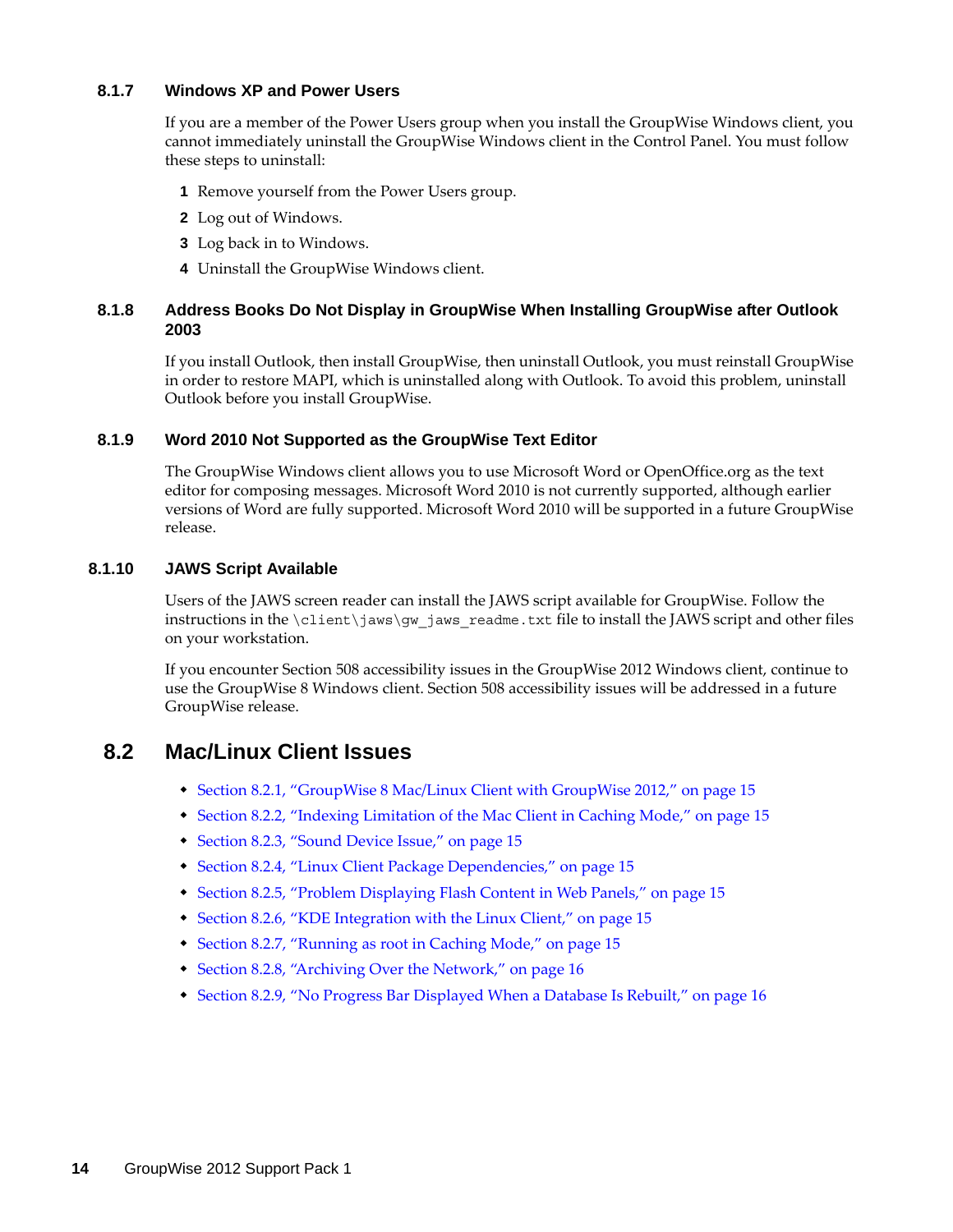#### <span id="page-14-0"></span>**8.2.1 GroupWise 8 Mac/Linux Client with GroupWise 2012**

Novell is currently formulating a long-term GroupWise Mac/Linux client strategy. In the interim, the GroupWise 8 Mac/Linux client has been included in GroupWise 2012. Although no enhancements have been made to this client, it is completely compatible with a post office that has been updated to GroupWise 2012.

#### <span id="page-14-1"></span>**8.2.2 Indexing Limitation of the Mac Client in Caching Mode**

The new indexable file types of PDF, OpenOffice.org, and Microsoft Office 2007 are not indexed by the Mac client in Caching mode. The module that provides this functionality is not currently available on Mac. If you change to Online mode, the POA handles this indexing, so you can find these documents in Online mode.

#### <span id="page-14-2"></span>**8.2.3 Sound Device Issue**

The Mac/Linux client currently requires exclusive access to the sound device in your workstation. As a result, if Notify is turned on and configured to play a sound for notifications or alarms, other programs cannot use the sound device as long as Notify is running. Novell is awaiting a Sun Java fix in order to resolve this problem.

#### <span id="page-14-3"></span>**8.2.4 Linux Client Package Dependencies**

Depending on the Linux version on your workstation, you might need to install the following packages to resolve dependencies for the GroupWise Linux client:

- Open Motif 2.2 or later
- The GIMP Toolkit (GTK) 2 or later
- libstdc++33 or later

Typically, these packages are part of your base Linux operating system.

#### <span id="page-14-4"></span>**8.2.5 Problem Displaying Flash Content in Web Panels**

In the GroupWise Linux client, if you display a Web page that includes Flash content, and if you have Adobe Flash Player 9 installed in your Web browser, the GroupWise Linux client might crash. Install the latest Service Pack for SUSE Linux Enterprise Desktop to resolve the problem. This Service Pack includes an updated version of Flash Player 9, where the problem no longer occurs.

#### <span id="page-14-5"></span>**8.2.6 KDE Integration with the Linux Client**

By default, KDE applications like Konqueror do not launch the Linux GroupWise client when a mailto link is selected. To configure KDE applications to work with the GroupWise Linux client, see TID 7001213, "Configuring KDE Applications to Launch GroupWise" in the [Novell Support](http://www.novell.com/support)  [Knowledgebase](http://www.novell.com/support) (http://www.novell.com/support).

#### <span id="page-14-6"></span>**8.2.7 Running as root in Caching Mode**

If you run the Linux client in Caching mode as root, you might encounter synchronization problems with your master mailbox when you next run as a regular user. If pending requests from the root session remain when you log in as a regular user, regular user requests are backed up behind the root requests, which cannot be processed while you are logged in as a regular user.

To resolve any problems, run the client as root again so that all messages are synchronized, then run as a regular user thereafter to prevent further problems.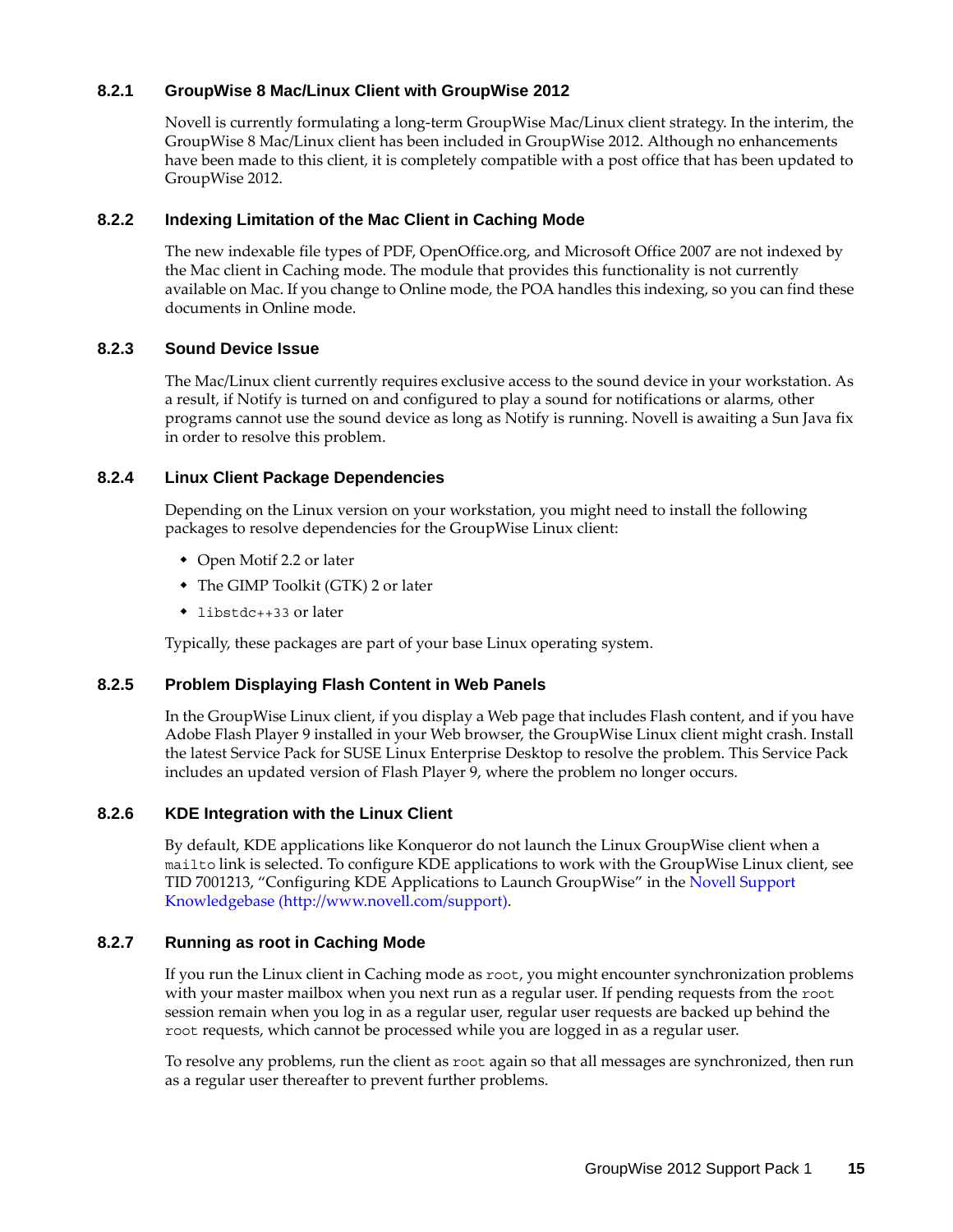#### <span id="page-15-0"></span>**8.2.8 Archiving Over the Network**

The required location for a Mac/Linux client user's archive is on his or her local workstation. Creating an archive on a network drive is not currently supported.

#### <span id="page-15-1"></span>**8.2.9 No Progress Bar Displayed When a Database Is Rebuilt**

When you are prompted to rebuild your mailbox, there is no progress indicator displayed during the rebuild process.

## **9 WebAccess Issues**

- [Section 9.1, "General WebAccess Issues," on page 16](#page-15-2)
- [Section 9.2, "Linux WebAccess Issues," on page 19](#page-18-2)
- [Section 9.3, "Windows WebAccess Issues," on page 19](#page-18-3)

## <span id="page-15-2"></span>**9.1 General WebAccess Issues**

- [Section 9.1.1, "WebAccess Time Zone," on page 16](#page-15-3)
- [Section 9.1.2, "Gray Page instead of WebAccess Login Window," on page 16](#page-15-4)
- [Section 9.1.3, "Shared Folder Notification Issue," on page 17](#page-16-0)
- [Section 9.1.4, "Deleted Recipients," on page 17](#page-16-1)
- [Section 9.1.5, "Proxy Calendar Availability," on page 17](#page-16-2)
- [Section 9.1.6, "WebAccess Mobile and Tablet Issues," on page 18](#page-17-0)
- [Section 9.1.7, "WebPublisher Availability," on page 18](#page-17-1)
- [Section 9.1.8, "WebAccess Monitoring," on page 19](#page-18-0)
- [Section 9.1.9, "Preventing Web Server Directory Browsing," on page 19](#page-18-1)

#### <span id="page-15-3"></span>**9.1.1 WebAccess Time Zone**

In GroupWise 8 WebAccess, you needed to manually set the WebAccess time zone if you wanted WebAccess to use a time zone that was different from the time zone of your post office. In GroupWise 2012, the WebAccess time zone automatically matches the time zone of your workstation. To change the WebAccess time zone, change your workstation time zone.

#### <span id="page-15-4"></span>**9.1.2 Gray Page instead of WebAccess Login Window**

Occasionally, after you update the WebAccess software, the WebAccess URL displays a gray page instead of the WebAccess Login window. The problem occurs when you install multiple GroupWise Web applications in quick succession. It is possible for one Web application installation to be incomplete when the next one starts, which results in an unusable installation.

To prevent the problem, display each Web application in your Web browser before you install the next application:

```
http://web_server_address/gw/webacc
http://web_server_address/gwcal/admin
http://web_server_address/gwmon/gwmonitor
```
To resolve the problem after it has occurred:

**1** Stop Tomcat.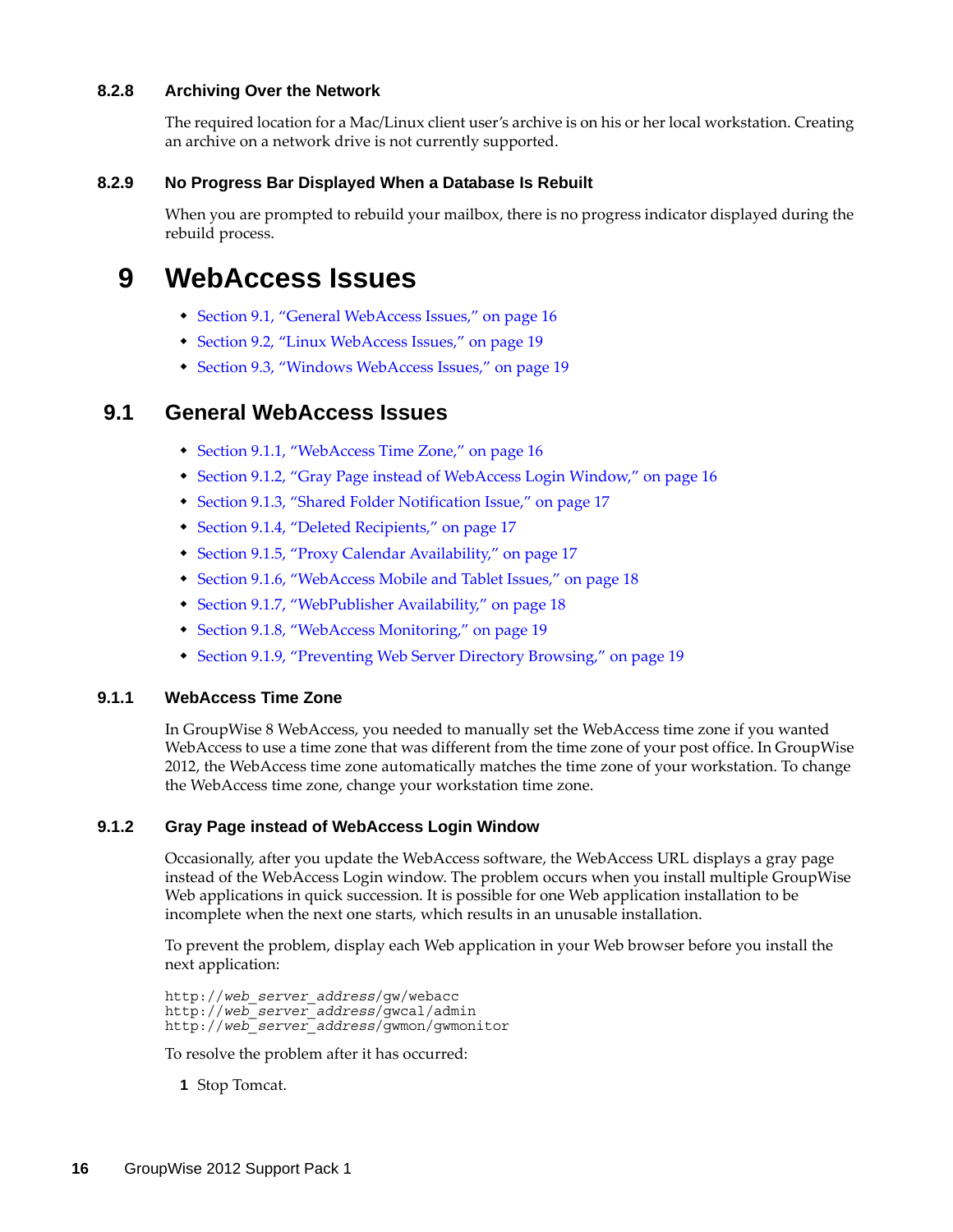| OES 2 and SLES 10 retomeat5 stop  |                                                                          |
|-----------------------------------|--------------------------------------------------------------------------|
| OES 11 and SLES 11 retomeat6 stop |                                                                          |
| Windows                           | 1. At the Windows server, click Start > Administrative Tools > Services. |
|                                   | 2. Right-click Tomcat 6, then click Stop.                                |

**2** Remove the gw directory from the Tomcat installation.

| Tomcat on OES 2:         | /var/opt/novell/tomcat5/webapps/gw |
|--------------------------|------------------------------------|
| Tomcat on SLES 10:       | /srv/www/tomcat5/base/webapps/qw   |
| Tomcat on OES 11:        | /var/opt/novell/tomcat6/webapps/qw |
| Tomcat on SLES 11:       | /usr/share/tomcat6/webapps/qw      |
| <b>Tomcat on Windows</b> | $c:\Novell\tomcat6\webapps\qw$     |

#### **3** Restart Tomcat.

| OES 2 and SLES 10                  | rctomcat5 start                                                          |
|------------------------------------|--------------------------------------------------------------------------|
| OES 11 and SLES 11 retomeat6 start |                                                                          |
| <b>Windows</b>                     | 1. At the Windows server, click Start > Administrative Tools > Services. |
|                                    | 2. Right-click Tomcat 6, then click Start.                               |

This re-creates the gw directory structure, which ensures that all files are correctly extracted from the gw.war file.

#### <span id="page-16-0"></span>**9.1.3 Shared Folder Notification Issue**

Starting with GroupWise 2012, you can share folder trees. In the GroupWise Windows client, the shared folder notification for the folder tree arrives as a single notification. In WebAccess, you receive a shared folder notification for each folder in the shared folder tree. In a large folder tree, this could result in a large number of shared folder notifications.

Multiple shared folder notifications for folder trees shared in GroupWise 2012 occur in GroupWise 8 in both the Windows client and in WebAccess.

#### <span id="page-16-1"></span>**9.1.4 Deleted Recipients**

In WebAccess, if you delete recipients from the *To*, *CC*, or *BC* fields of an item after the item has been manually saved or auto-saved, and then send the item before the item is saved again, the deleted recipients still display in the properties of the sent item. However, the item is not actually sent to the deleted recipients.

#### <span id="page-16-2"></span>**9.1.5 Proxy Calendar Availability**

In the GroupWise Windows client, you can right-click a Calendar folder, then click *New Proxy Calendar* to display the Calendar of a proxy user as a sub-calendar in your own Calendar.

In WebAccess, you cannot create a Proxy Calendar, and Proxy Calendars created in the Windows client do not display in WebAccess. In WebAccess, you must proxy to the other user's mailbox in order to view that user's Calendar.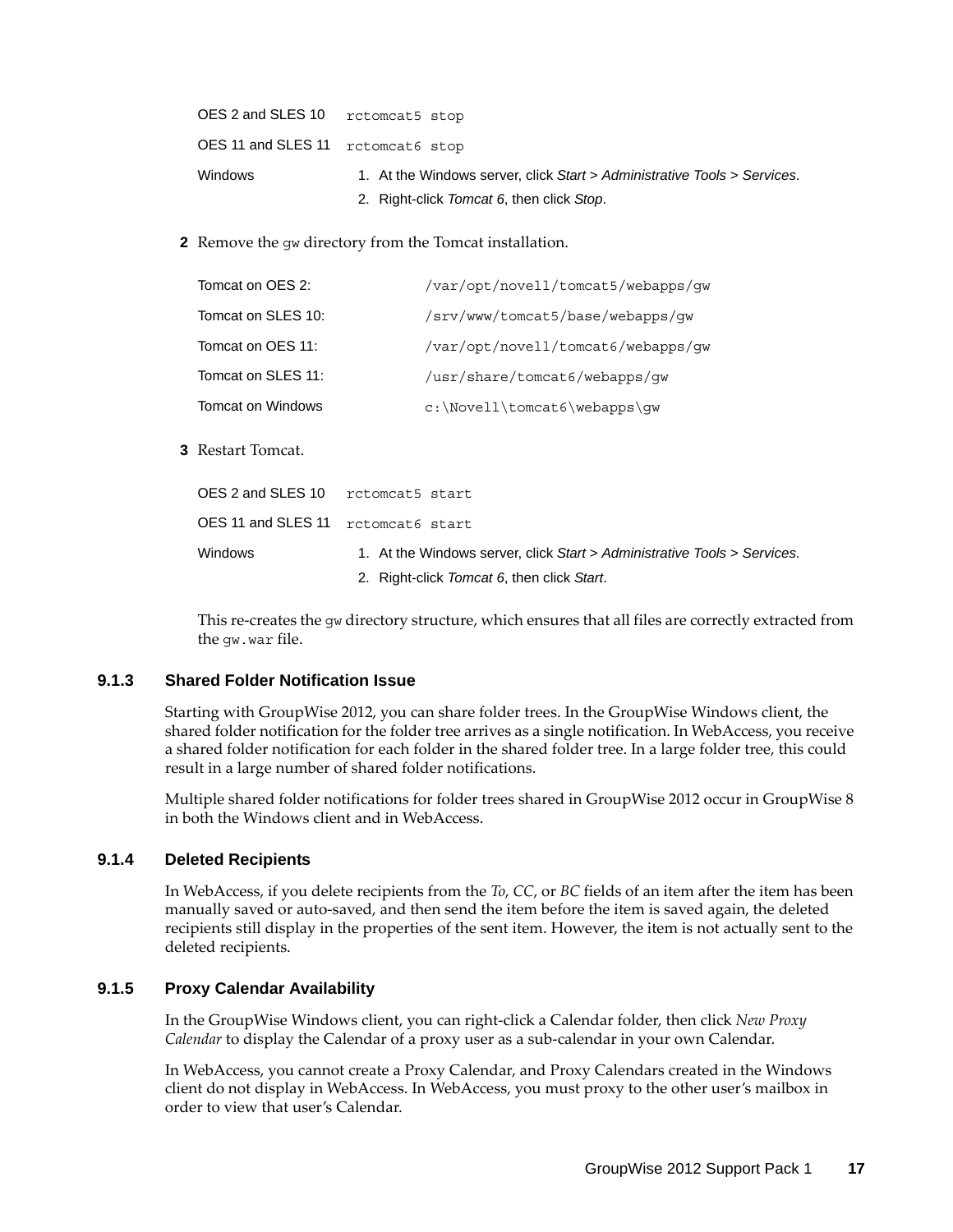#### <span id="page-17-0"></span>**9.1.6 WebAccess Mobile and Tablet Issues**

- [Section 9.1.6.1, "WebAccess Mobile on Android Tablets," on page 18](#page-17-4)
- [Section 9.1.6.2, "Attachments on a Samsung Galaxy Tablet," on page 18](#page-17-2)
- [Section 9.1.6.3, "PDF Display on an ASUS Tablet," on page 18](#page-17-5)
- [Section 9.1.6.4, "Browser Display on an ASUS Tablet," on page 18](#page-17-3)

#### <span id="page-17-4"></span>9.1.6.1 WebAccess Mobile on Android Tablets

Android tablets that run Android 3.2 or later are supported for use with WebAccess Mobile.

Many Android tablets that run Android 4.0 work well with WebAccess Mobile. However, some Android 4.0 tablets have device/OS-specific issues that might cause display, usability, or functionality challenges. Many of these issues have easy workarounds. However, some Android 4.0 tablets simply do not function as expected with WebAccess Mobile. Keeping device firmware updates current can help mitigate some of these challenges while Novell works to fully support Android 4.0.

#### <span id="page-17-2"></span>9.1.6.2 Attachments on a Samsung Galaxy Tablet

On a Samsung Galaxy tablet, the Quickoffice HD location for attaching documents and text files might not be available, depending on the specific model of the Galaxy tablet. You can attach files in WebAccess Mobile only from locations that are available on your particular tablet.

#### <span id="page-17-5"></span>9.1.6.3 PDF Display on an ASUS Tablet

PDF files cannot be displayed on ASUS Transformer TF101 and TF102 tablets. These tablets do not currently have a plug-in for displaying PDF files. As a result, the PDF file is downloaded to the tablet rather than being immediately displayed. To display a PDF file after it has been downloaded, use a native application like MyLibrary or Polaris Office to view it.

#### <span id="page-17-3"></span>9.1.6.4 Browser Display on an ASUS Tablet

ASUS tablets have browser display issues in WebAccess Mobile, including:

- Pages occasionally do not load.
- Pages might be very slow to load.
- The browser quits. When it is relaunched, the browser does not display the pages and tabs that were originally displayed when it quit.
- Typing text in the browser is very slow.

#### As a workaround:

**1** Enter the following text in the address bar:

about:debug

- **2** In the browser menu, click *Settings > Debug*.
- **3** Deselect *Enable OpenGL Rendering*.
- **4** Repeat this procedure each time you restart the tablet.

#### <span id="page-17-1"></span>**9.1.7 WebPublisher Availability**

WebPublisher is not part of GroupWise 2012. To continue using WebPublisher, you must maintain a GroupWise 8 domain with GroupWise 8 WebAccess to support your WebPublisher needs until comparable functionality becomes available in the future.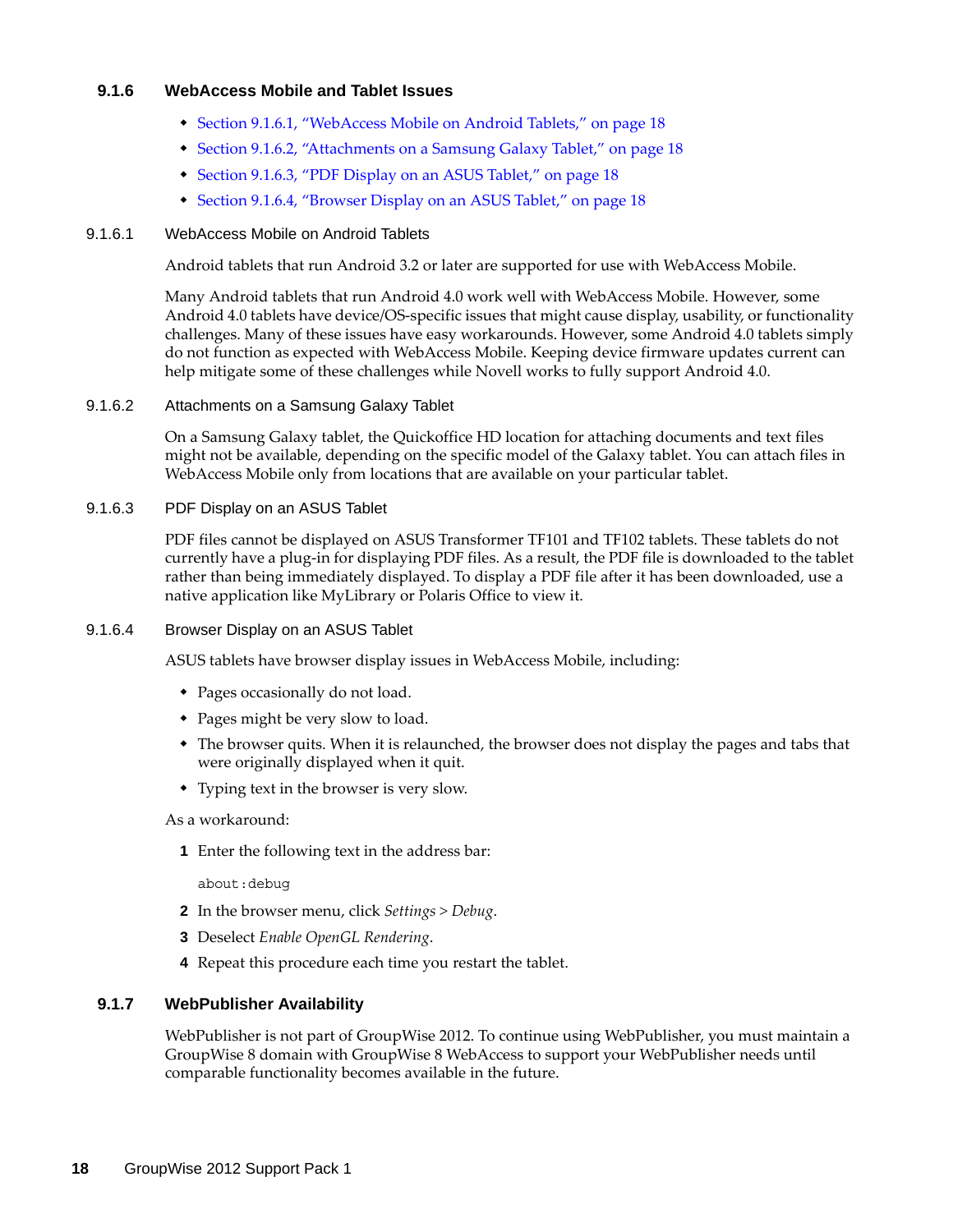#### <span id="page-18-0"></span>**9.1.8 WebAccess Monitoring**

Starting in GroupWise 2012, the WebAccess Application communicates directly with the POA, and the WebAccess Agent is no longer needed. As a result, WebAccess cannot be monitored by GroupWise Monitor, because Monitor communicates with agents, not with Web applications.

#### <span id="page-18-1"></span>**9.1.9 Preventing Web Server Directory Browsing**

If your Web server is configured to allow directory browsing, a user can access the /com directory of your Web server and browse downward from there. There is no confidential information located in any of the directories that are accessible in this manner.

However, if you want to prevent access, you can change the configuration of your Web server. For example, if you are using Apache, you can modify the httpd.conf file to remove the access that is provided by default. Locate the section that provides directory options for the htdocs directory. Either remove the Indexes option from the Options directive or place a minus (-) in front of it. Restart Apache to put the change into effect.

## <span id="page-18-2"></span>**9.2 Linux WebAccess Issues**

[Section 9.2.1, "WebAccess Update Issue," on page 19](#page-18-4)

#### <span id="page-18-4"></span>**9.2.1 WebAccess Update Issue**

If you update an existing WebAccess installation to GroupWise 2012, you must use both the *Install* and *Configure* options in the GroupWise Installation program in order for the GroupWise 2012 version of the WebAccess Application to be installed and configured correctly. If you do not run the *Configure* option, you continue to run the old WebAccess Application, not the GroupWise 2012 version.

## <span id="page-18-3"></span>**9.3 Windows WebAccess Issues**

- [Section 9.3.1, "Installation on 64-bit Windows Server 2008," on page 19](#page-18-5)
- [Section 9.3.2, "Novell iManager Compatibility on Windows," on page 20](#page-19-0)
- [Section 9.3.3, "Internet Explorer and Google Chrome Frame," on page 20](#page-19-1)

#### <span id="page-18-5"></span>**9.3.1 Installation on 64-bit Windows Server 2008**

On Windows, WebAccess requires ISAPI support. ISAPI support is no longer installed by default when you install Windows Server 2008 and Internet Information Services (IIS). Ideally, you should select ISAPI support during the installation of IIS. However, if you are installing WebAccess on Windows Server 2008 and ISAPI support is not yet installed, you can add it after the fact.

- **1** In Windows Server Manager, expand *Roles*, then right-click *Web Server (IIS)*.
- **2** In the *Role Services* section, click *Add Role Services*.
- **3** Select *Application Development*, select *ISAPI Extensions* and *ISAPI Filters*, then click *Install*.
- **4** (Conditional) If you installed the GroupWise WebAccess Application before you installed ISAPI support, reinstall the GroupWise WebAccess Application.

The WebAccess Installation program restarts Tomcat and IIS to put the ISAPI changes into effect.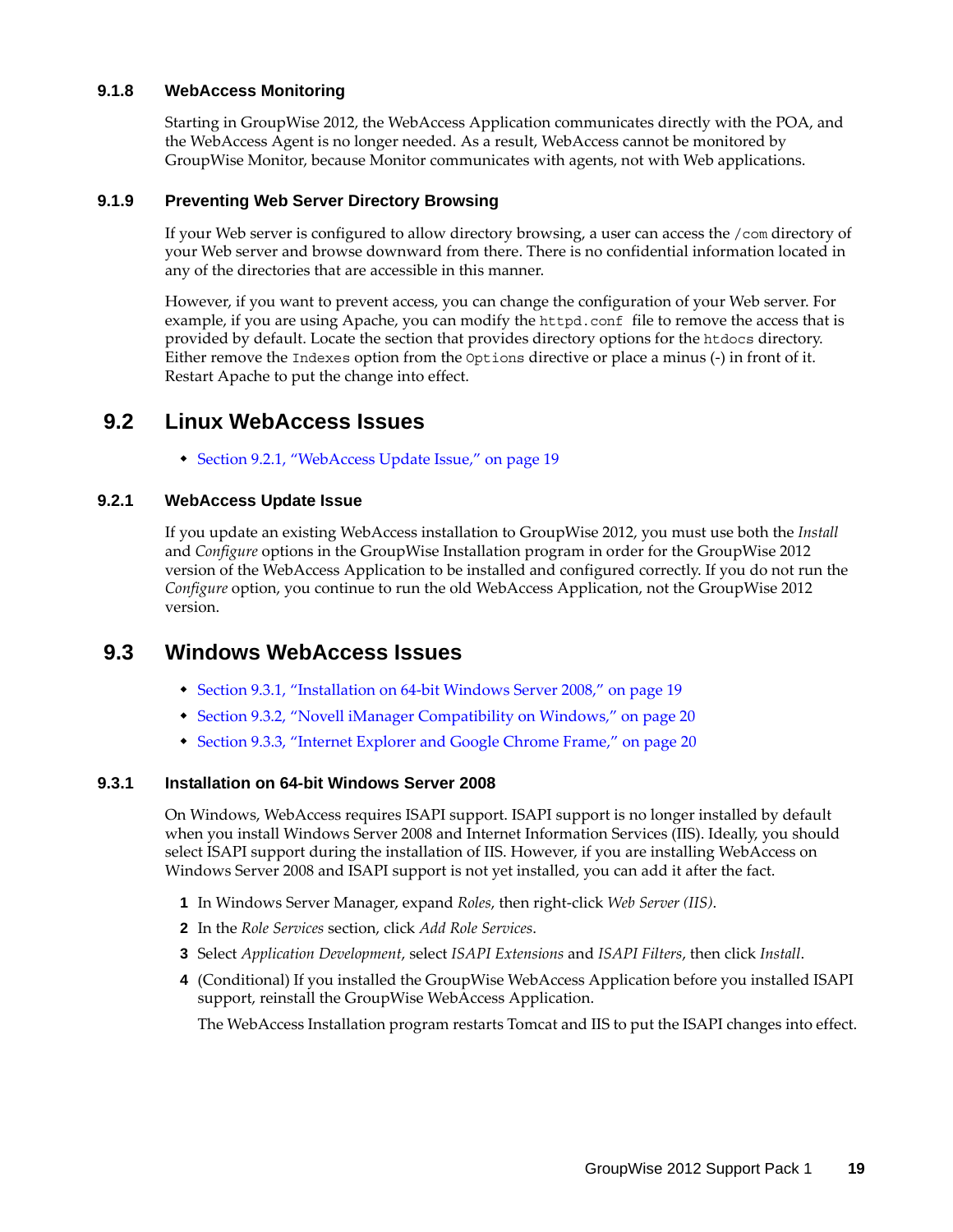#### <span id="page-19-0"></span>**9.3.2 Novell iManager Compatibility on Windows**

Do not install WebAccess and Novell iManager on the same Windows 2003/2008 server. Because WebAccess installs and configures its own Tomcat and Jakarta connector, it must be installed on a server where Tomcat is not already in use by another program. If they are installed on the same server, either WebAccess or iManager does not work.

#### <span id="page-19-1"></span>**9.3.3 Internet Explorer and Google Chrome Frame**

In Internet Explorer 6 and 7, WebAccess relies on Google Chrome Frame in order to provide a variety of advanced features. If a user's workstation does not have Google Chrome Frame, the user is prompted to download and install it from the Internet. If your WebAccess users do not have access to the Internet, you can make Google Chrome Frame available locally.

**1** Download the Google Chrome Frame installer from the following Web site:

http://www.google.com/chromeframe

The Google Chrome Frame installer is named GoogleChromeframeStandaloneEnterprise.msi.

- **2** Place the .msi file under the document root directory on your Web server.
- <span id="page-19-4"></span>**3** Test the location by viewing the URL for the file in your Web browser.
- **4** Specify the URL for the Google Chrome Frame installer in the WebAccess configuration file:
	- **4a** Edit the webacc.cfg file in an ASCII text editor.
	- **4b** Add the following line at the bottom of the file:

GoogleChromeFrame.url=*installer\_location*

- **4c** Replace *installer\_location* with the URL that you tested in [Step 3](#page-19-4).
- **4d** Save the file and exit the text editor.
- **5** Restart Tomcat.

## **10 Internet Agent Issues**

- [Section 10.1, "General Internet Agent Issues," on page 20](#page-19-2)
- [Section 10.2, "Linux Internet Agent Issues," on page 21](#page-20-0)
- [Section 10.3, "Windows Internet Agent Issues," on page 21](#page-20-1)

## <span id="page-19-2"></span>**10.1 General Internet Agent Issues**

[Section 10.1.1, "Functionality of the --msstu Switch," on page 20](#page-19-3)

### <span id="page-19-3"></span>**10.1.1 Functionality of the --msstu Switch**

The --msstu switch replaces spaces with underscores (\_) in the email address of the sender, but not in the addresses of recipients. This is working as designed.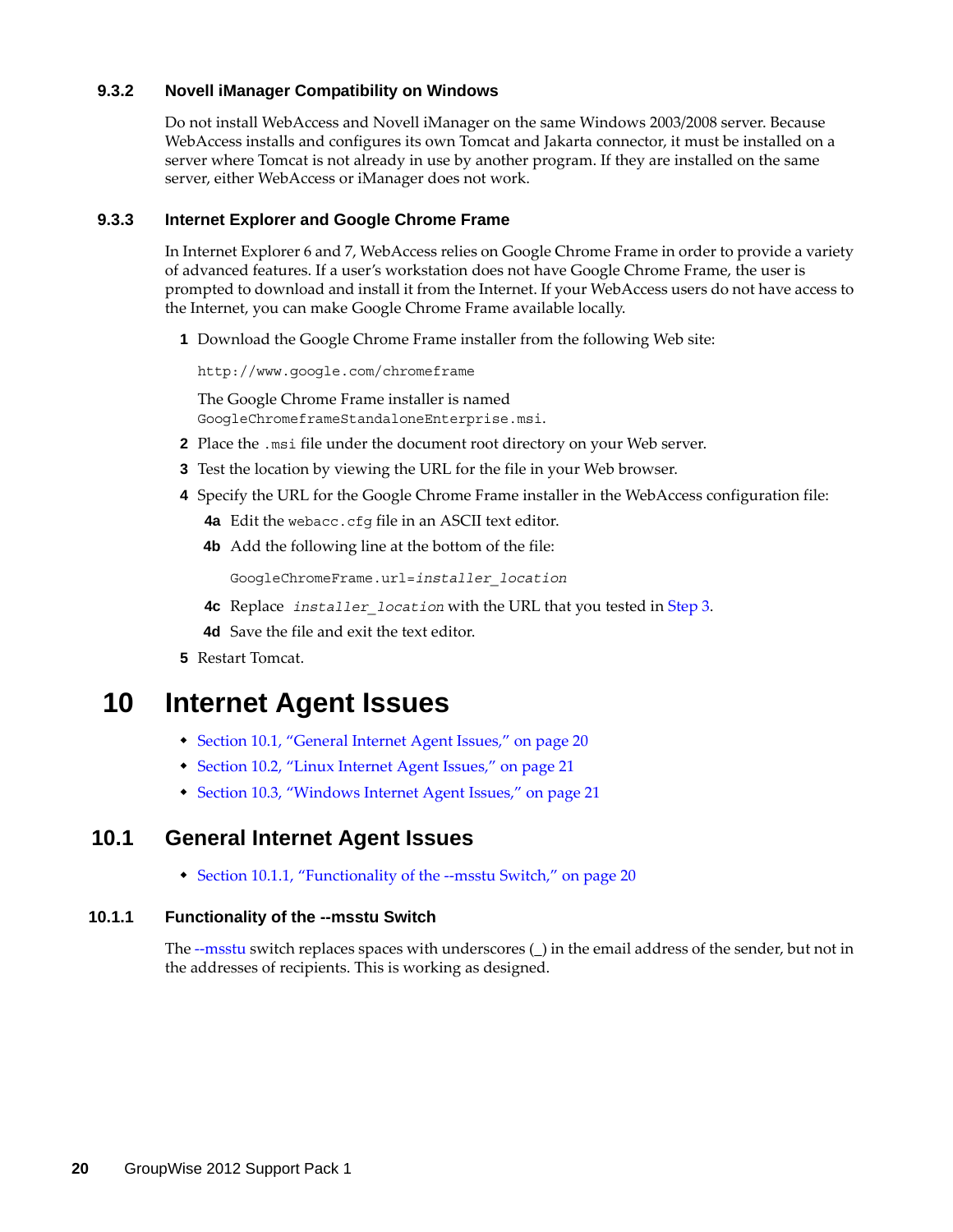## <span id="page-20-0"></span>**10.2 Linux Internet Agent Issues**

[Section 10.2.1, "Internet Agent Installation Security," on page 21](#page-20-2)

#### <span id="page-20-2"></span>**10.2.1 Internet Agent Installation Security**

During installation, the Linux Internet Agent Installation program requires access to eDirectory by way of LDAP authentication. The LDAP Group object includes an option named *Require TLS for Simple Binds with Password*, which is enabled by default. With this option enabled, you must provide the LDAP server's trusted root certificate, which must be exported from the LDAP server, in order for LDAP authentication to take place (typically on port 636) during installation of the Internet Agent.

Unless you already have SSL set up, an easier alternative is to disable *Require TLS for Simple Binds with Passwords in ConsoleOne*, which allows LDAP authentication to take place using clear text (typically on port 389), during installation of the Internet Agent. After disabling the option, restart eDirectory, install the Internet Agent, then re-enable *Require TLS for Simple Binds with Password* and restart eDirectory again.

## <span id="page-20-1"></span>**10.3 Windows Internet Agent Issues**

None.

# **11 Calendar Publishing Host Issues**

- [Section 11.1, "General Calendar Publishing Host Issues," on page 21](#page-20-3)
- [Section 11.2, "Linux Calendar Publishing Host Issues," on page 22](#page-21-0)
- [Section 11.3, "Windows Calendar Publishing Host Issues," on page 22](#page-21-1)

## <span id="page-20-3"></span>**11.1 General Calendar Publishing Host Issues**

- [Section 11.1.1, "Calendar Publishing Host Name Required During Installation," on page 21](#page-20-4)
- [Section 11.1.2, "Attachments Not Published," on page 21](#page-20-5)

#### <span id="page-20-4"></span>**11.1.1 Calendar Publishing Host Name Required During Installation**

The Calendar Publishing Host Installation program prompts for the name of the Calendar Publishing Host. If you are updating an existing Calendar Publishing Host installation, the Calendar Publishing Host name must match the name provided in ConsoleOne under *Tools > GroupWise System Operations > Web Calendar Publishing Hosts*. The name must be specified identically in both places, including spacing and capitalization. If the names do not match, the Calendar Publishing Host cannot function.

#### <span id="page-20-5"></span>**11.1.2 Attachments Not Published**

If calendar items include attachments, the attachments are not published to the Web, but the calendar items themselves are still successfully published.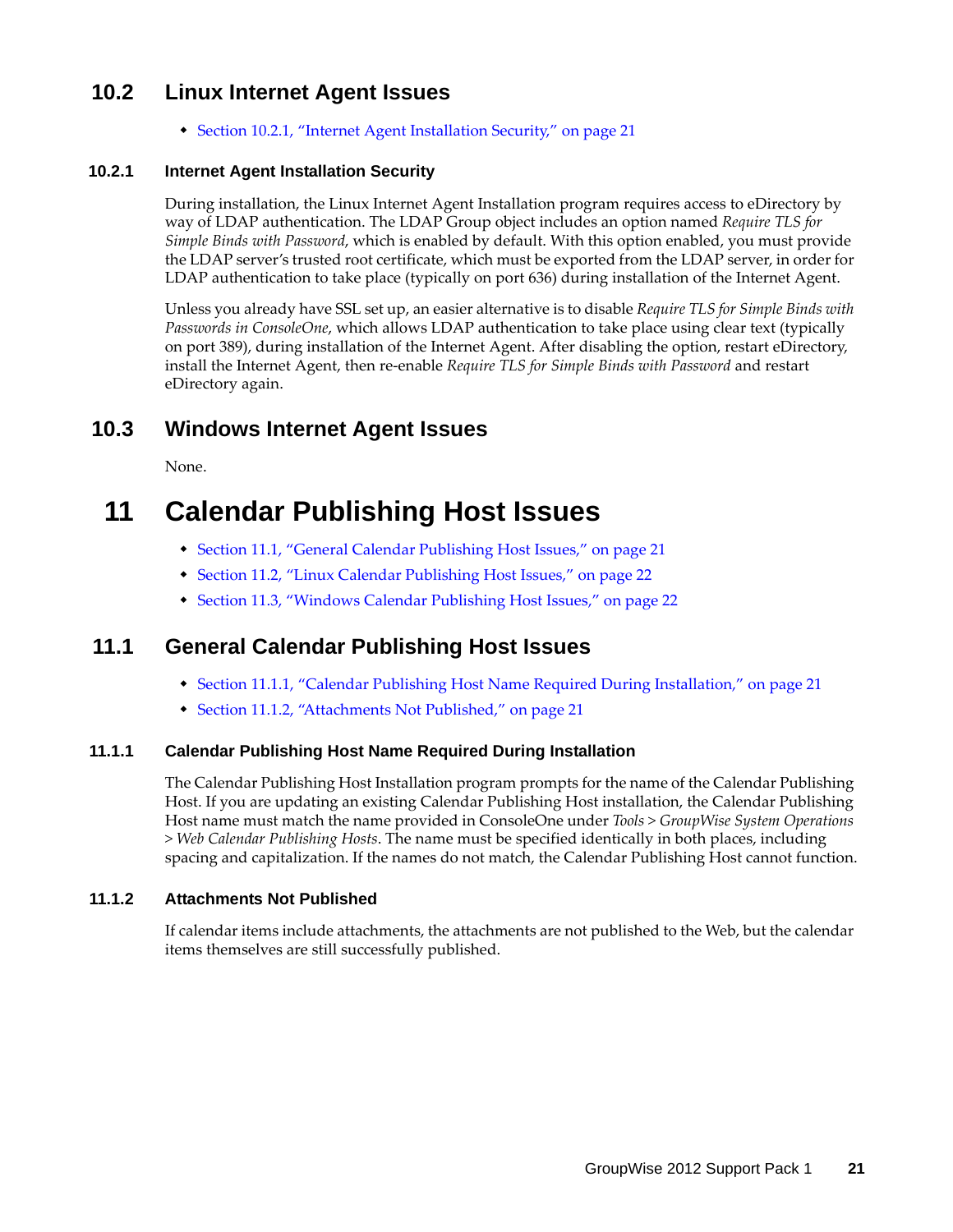## <span id="page-21-0"></span>**11.2 Linux Calendar Publishing Host Issues**

[Section 11.2.1, "Linux Calendar Publishing Host Issues Shared with WebAccess," on page 22](#page-21-2)

#### <span id="page-21-2"></span>**11.2.1 Linux Calendar Publishing Host Issues Shared with WebAccess**

The Calendar Publishing Host and WebAccess share a substantial amount of functionality. The following WebAccess issue also pertains to the Calendar Publishing Host:

[Section 9.2.1, "WebAccess Update Issue," on page 19](#page-18-4)

## <span id="page-21-1"></span>**11.3 Windows Calendar Publishing Host Issues**

None.

## **12 Monitor Issues**

- [Section 12.1, "General Monitor Issues," on page 22](#page-21-3)
- [Section 12.2, "Windows Monitor Issues," on page 22](#page-21-4)
- [Section 12.3, "Linux Monitor Issues," on page 22](#page-21-5)

### <span id="page-21-3"></span>**12.1 General Monitor Issues**

[Section 12.1.1, "Monitor Agent SSL Configuration," on page 22](#page-21-6)

#### <span id="page-21-6"></span>**12.1.1 Monitor Agent SSL Configuration**

If you want to enable SSL by using the Monitor Agent /httpssl and /httpcertfile switches, the certificate file must be in PEM format. This differs from the other GroupWise agents, which take a .b64 public certificate file and a .key private key file. The PEM format combines the certificate and key in a single file.

## <span id="page-21-4"></span>**12.2 Windows Monitor Issues**

None.

### <span id="page-21-5"></span>**12.3 Linux Monitor Issues**

- [Section 12.3.1, "Linux Monitor Issues Shared with WebAccess," on page 22](#page-21-7)
- [Section 12.3.2, "Restoring Monitor Settings after Reinstallation," on page 23](#page-22-0)

#### <span id="page-21-7"></span>**12.3.1 Linux Monitor Issues Shared with WebAccess**

Monitor and WebAccess share a substantial amount of functionality. The following WebAccess issue also pertains to Monitor:

[Section 9.2.1, "WebAccess Update Issue," on page 19](#page-18-4)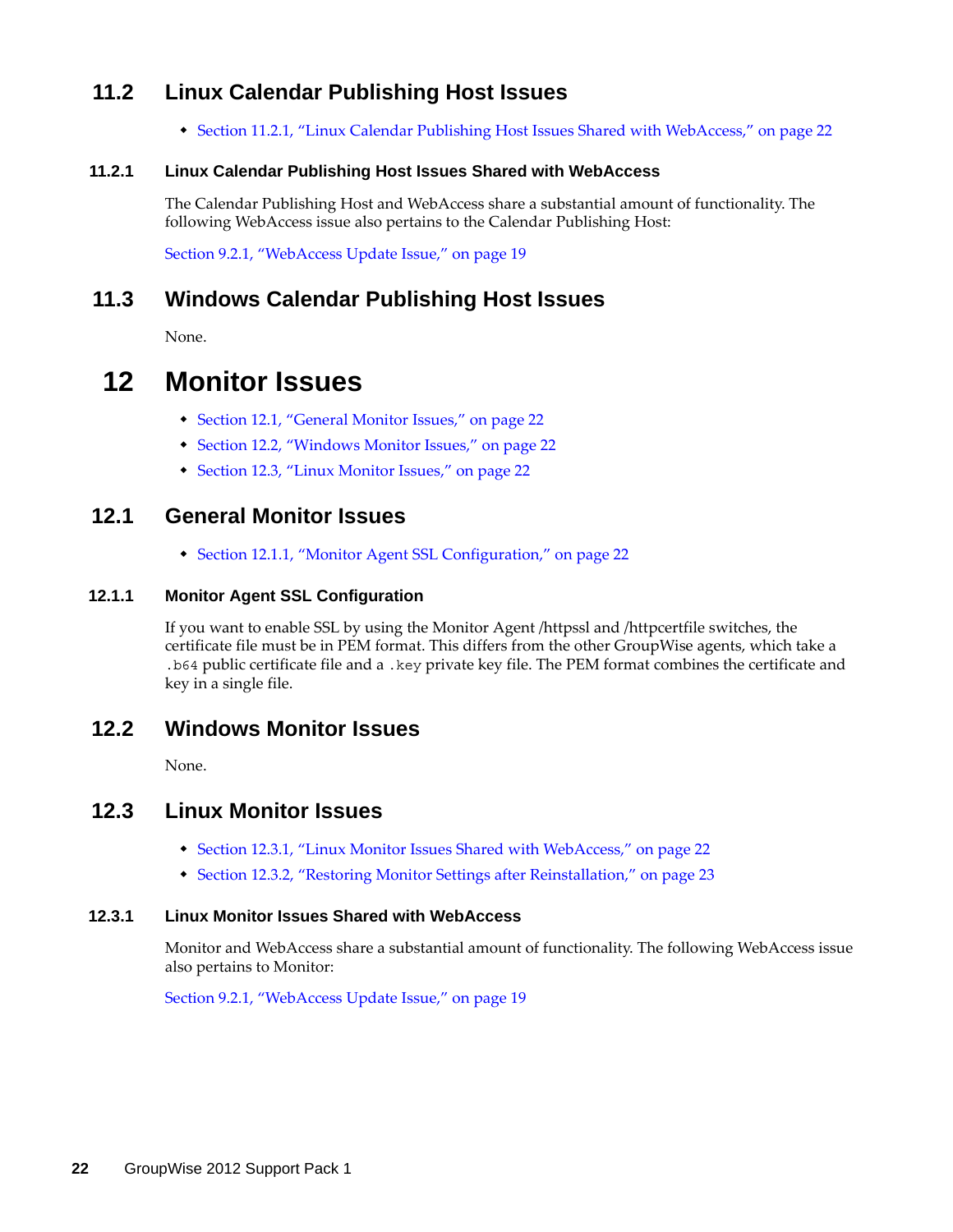#### <span id="page-22-0"></span>**12.3.2 Restoring Monitor Settings after Reinstallation**

Monitor settings are stored in the monitor. xml file in the Monitor installation directory. Agent groups are also stored in this file. If you reinstall the Monitor software, the monitor.xml file is backed up as monitor.001. To restore previous Monitor settings and agent groups, remove the newly installed monitor.xml file and rename monitor.001 to monitor.xml.

## **13 International Issues**

- [Section 13.1, "General International Issues," on page 23](#page-22-1)
- [Section 13.2, "Linux International Issues," on page 25](#page-24-1)
- [Section 13.3, "Windows International Issues," on page 26](#page-25-0)

## <span id="page-22-1"></span>**13.1 General International Issues**

- [Section 13.1.1, "SMS Texting and European Phone Numbers," on page 23](#page-22-2)
- [Section 13.1.2, "Double-Byte Character Restrictions," on page 23](#page-22-3)
- [Section 13.1.3, "Linux Agent Server Consoles," on page 23](#page-22-4)
- [Section 13.1.4, "Published Calendars with Extended Characters in File Names," on page 24](#page-23-0)
- [Section 13.1.5, "Double-Byte Characters in WebAccess Mobile," on page 24](#page-23-1)
- [Section 13.1.6, "Arabic Display of Help in Internet Explorer 9," on page 24](#page-23-2)
- [Section 13.1.7, "Hebrew Not Available," on page 25](#page-24-0)

#### <span id="page-22-2"></span>**13.1.1 SMS Texting and European Phone Numbers**

GroupWise cannot correctly identify a country code in a phone number when there is no delimiter between the country code and the rest of the phone number. For example, if +49 is the country code, and if you enter a contact phone number as +491234567890, an SMS text message to that contact is undeliverable. If you put a space or a dash between the country code and the phone number, such as +49 1234567890, the SMS text message is successfully delivered.

Sending SMS text messages from GroupWise is free of charge for senders. However, in some European countries, recipients must pay a small charge when they receive SMS text messages.

#### <span id="page-22-3"></span>**13.1.2 Double-Byte Character Restrictions**

- Do not use double-byte characters in directory names and file names.
- Do not use double-byte characters in user passwords. The Change GroupWise Password dialog box in ConsoleOne currently allows entry of double-byte characters. However, the GroupWise client login does not allow entry of double-byte characters in passwords, so a user who was assigned a password with double-byte characters in ConsoleOne cannot type the double-byte characters when attempting to log in to GroupWise.

#### <span id="page-22-4"></span>**13.1.3 Linux Agent Server Consoles**

If you start an individual GroupWise agent in a language other than English with a command like the following:

./gwmta --show @provo.mta

you must turn off UTF-8 in order for the agent server console to display properly.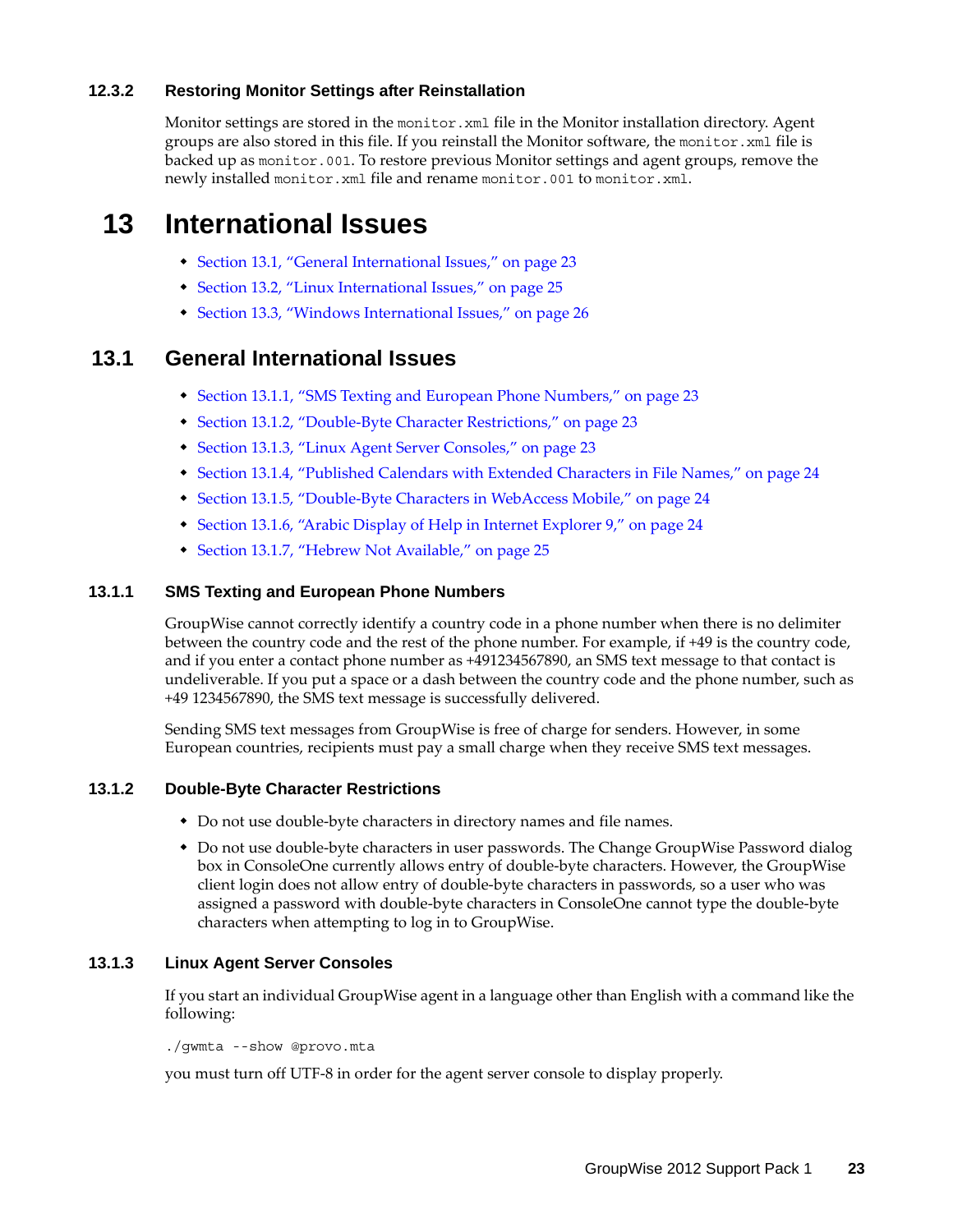To turn off UTF-8 for the Linux server:

- **1** In YaST, click *System > Language > Details*.
- **2** Deselect *UTF-8 Encoding*, then click *OK*.
- **3** Click *Accept* to save the new setting, then reboot the Linux server.

If you do not want to turn off UTF-8 for the server, you can use the grpwise script to start the agents, because it turns off UTF-8 automatically when it starts the agents with the user interface provided by the --show switch. However, by default, the grpwise script starts the agents as daemons, without the user interface. To configure the grpwise script to start the agents with the user interface, see "Starting the Linux Agents as Daemons" in "Installing GroupWise Agents" in the *GroupWise 2012 Installation Guide*.

#### <span id="page-23-0"></span>**13.1.4 Published Calendars with Extended Characters in File Names**

On Windows, Mozilla-based browsers such as Firefox do not handle extended character file names correctly for published calendars. This is a browser problem, not a GroupWise problem. There is no workaround.

In Safari on Macintosh, extended character file names are not interpreted correctly. As a workaround, use Firefox instead of Safari to display published calendars. This is a browser problem, not a GroupWise problem.

#### <span id="page-23-1"></span>**13.1.5 Double-Byte Characters in WebAccess Mobile**

- [Section 13.1.5.1, "Login Window," on page 24](#page-23-4)
- [Section 13.1.5.2, "Name Completion," on page 24](#page-23-5)
- [Section 13.1.5.3, "Attached Files," on page 24](#page-23-3)

#### <span id="page-23-4"></span>13.1.5.1 Login Window

On some tablets, garbage characters display in the WebAccess Mobile Login window instead of readable text. This problem tends to occur on older devices, even when they are running a supported tablet operating system.

#### <span id="page-23-5"></span>13.1.5.2 Name Completion

On tablets, the process for inputting double-byte characters varies. The Name Completion feature in WebAccess Mobile does not work correctly when recipient names include double-byte characters.

Two workarounds are available:

- Click *User Lookup*, then browse to the recipient.
- Type the first few characters of the user's email address. Email addresses do not include doublebyte characters. Therefore, the Name Completion feature can always complete the email address.

#### <span id="page-23-3"></span>13.1.5.3 Attached Files

On some tablets, when you select a file with double-byte characters in the file name, the characters display as garbage characters. This is a problem with the device.

#### <span id="page-23-2"></span>**13.1.6 Arabic Display of Help in Internet Explorer 9**

In WebAccess, the online help does not display correctly in Arabic. To correct the problem, enable Compatibility View by clicking *Tools > Compatibility View*.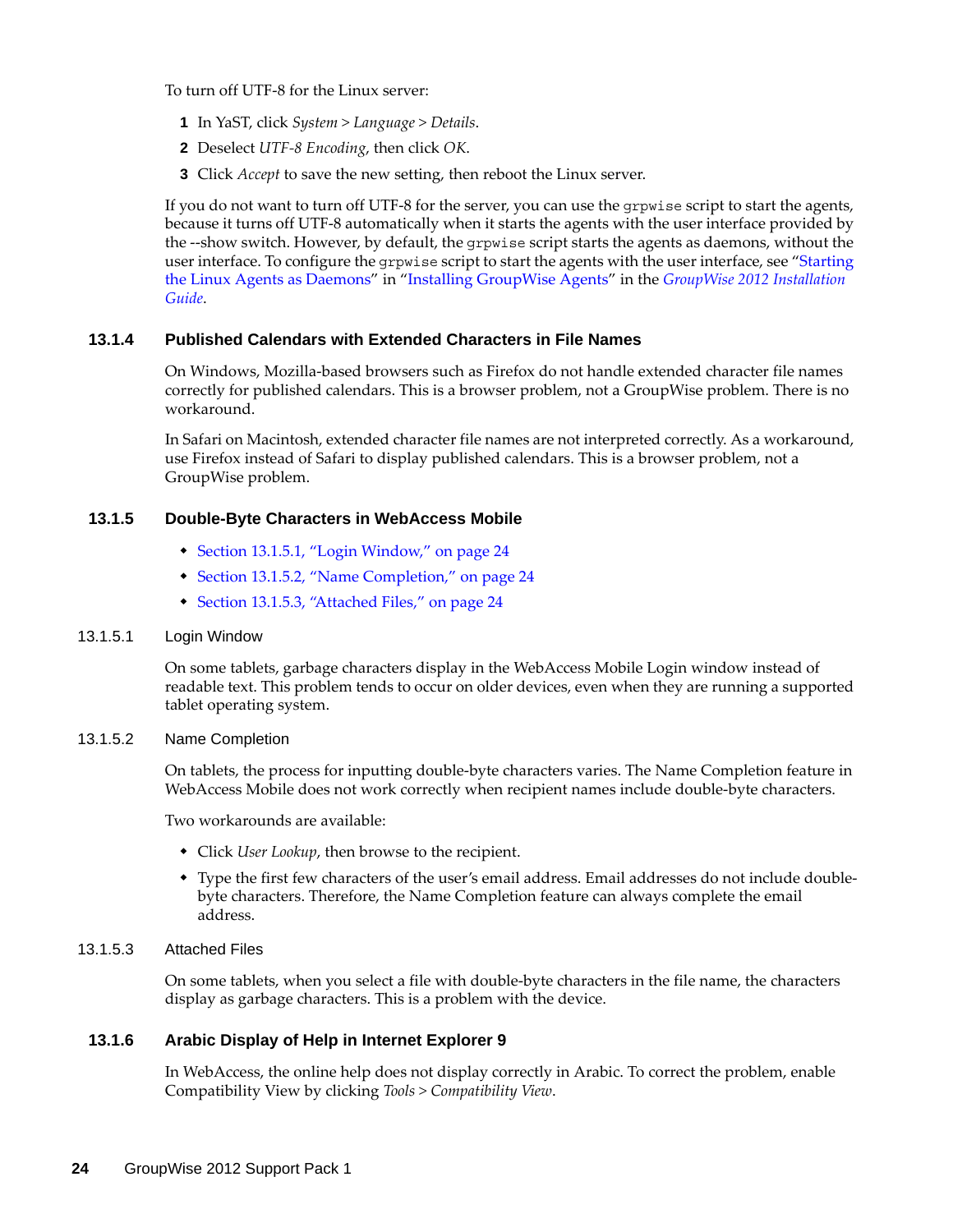#### <span id="page-24-0"></span>**13.1.7 Hebrew Not Available**

Hebrew was dropped from the list of supported languages in GroupWise 8 Support Pack 1.

### <span id="page-24-1"></span>**13.2 Linux International Issues**

- [Section 13.2.1, "Double-Byte Character Display in the Linux Client on SLED 11," on page 25](#page-24-2)
- [Section 13.2.2, "Display Problem with Agent Server Console Interfaces," on page 25](#page-24-3)
- [Section 13.2.3, "Russian Keyboard," on page 25](#page-24-4)
- [Section 13.2.4, "Mnemonics for Arabic, Hebrew, and Double-Byte Languages," on page 26](#page-25-1)
- [Section 13.2.5, "Localized Agent User Interface Display," on page 26](#page-25-2)

#### <span id="page-24-2"></span>**13.2.1 Double-Byte Character Display in the Linux Client on SLED 11**

If you run the Linux client on SUSE Linux Enterprise Desktop (SLED) 11, Chinese, Japanese, and Korean characters display incorrectly. You must meet the Linux client system requirements and install SLED 11 Service Pack 1 in order for double-byte characters to display correctly.

#### <span id="page-24-3"></span>**13.2.2 Display Problem with Agent Server Console Interfaces**

If you run the Linux GroupWise agents with an agent console interface in languages other than English, the logging information might not display correctly. The problem occurs if your language encoding is set to UTF-8.

To determine your current language encoding, use the following command in a terminal window:

locale

You can change your language encoding in YaST:

- **1** Start YaST, click *System*, then double-click *Choose Language*.
- **2** Select the language you are running the agents in, then click *Details*.
- **3** Deselect *Use UTF-8 Encoding*, then click *OK*.
- **4** Stop and then restart the agents to put the new setting into effect.

#### <span id="page-24-4"></span>**13.2.3 Russian Keyboard**

When you use a Russian keyboard, the Linux environment variables that provide language and locale information are usually set to ru\_RU. Typically, this setting implies the Russian character set ISO-8859-5. However, on some distributions of Linux, the ISO-8859-5 character set must be set explicitly in order for your Russian keyboard to work with the GroupWise Mac/Linux client. Use the following command to specify the character set along with the language and locale information:

export LANG=ru\_RU.ISO-8859-5

In most cases, setting the LANG environment variable also sets all LC\_\* environment variables and resolves all Russian keyboard problems. If you set the LANG environment variable and your Russian keyboard still does not work, use the following command to view the current settings for the LANG and LC\_\* environment variables:

#### locale

If any of the LC\_\* environment variables have not inherited the ISO-8859-5 specification, export them individually.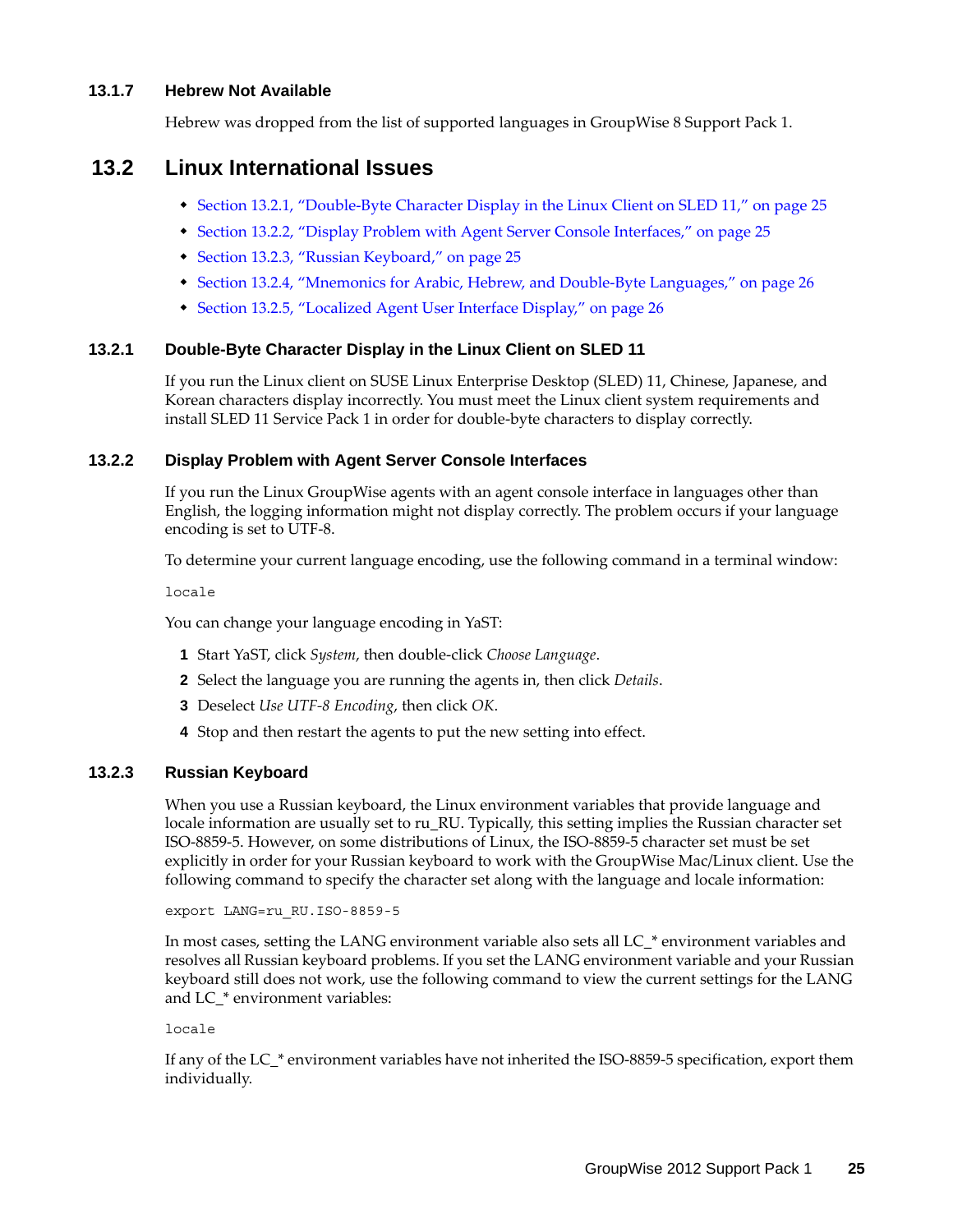#### <span id="page-25-1"></span>**13.2.4 Mnemonics for Arabic, Hebrew, and Double-Byte Languages**

Keyboard mnemonics for menu items work for characters a-z and A-Z, but not for other characters.

#### <span id="page-25-2"></span>**13.2.5 Localized Agent User Interface Display**

The Linux GroupWise agent user interfaces display correctly if the Linux environment is using the ISO-8859-1 character set, which is the default for the GroupWise administration languages and locales.

| Language   | <b>Character Set Code</b> |
|------------|---------------------------|
| French     | $fr_F$ R                  |
| German     | de_DE                     |
| Portuguese | pt_BR                     |
| Spanish    | es_ES                     |

If the Linux environment is using a different character set encoding, such as UTF-8 (for example, fr\_FR.UTF-8), the localized agent user interfaces do not display correctly.

### <span id="page-25-0"></span>**13.3 Windows International Issues**

- [Section 13.3.1, "Installation Error about the component.msi File," on page 26](#page-25-3)
- [Section 13.3.2, "Unwanted Language Selection Dialog Box during AutoUpdate of the](#page-25-4)  [GroupWise Windows Client Software," on page 26](#page-25-4)
- [Section 13.3.3, "Novell Vibe Folders in the GroupWise Windows Client," on page 27](#page-26-1)
- [Section 13.3.4, "GWCSRGEN Utility Does Not Start in Spanish," on page 27](#page-26-0)

#### <span id="page-25-3"></span>**13.3.1 Installation Error about the** *component***.msi File**

When you update WebAccess, the Calendar Publishing Host, or Monitor, if you install the multilanguage version over the English-only version or vice versa, you receive the following message:

The feature you are trying to use is on a network resource that is unavailable.

Click OK to try again, or enter an alternate path to a folder containing the installation package '*component*.msi' in the box below.

Simply click *Cancel*. This is an automatic InstallShield message. The GroupWise Installation program correctly handles the situation without your assistance.

#### <span id="page-25-4"></span>**13.3.2 Unwanted Language Selection Dialog Box during AutoUpdate of the GroupWise Windows Client Software**

Setting ShowDialogs=No in the setup.cfg file does not suppress the interface language dialog box that appears when you install the GroupWise Windows client from the multilanguage GroupWise software image. The interface language dialog box is displayed by InstallShield to ask what language the GroupWise Client Setup program should run in. It does not affect which client languages are installed by the Client Setup program.

To suppress the interface language dialog box:

**1** Edit the following file in a text editor: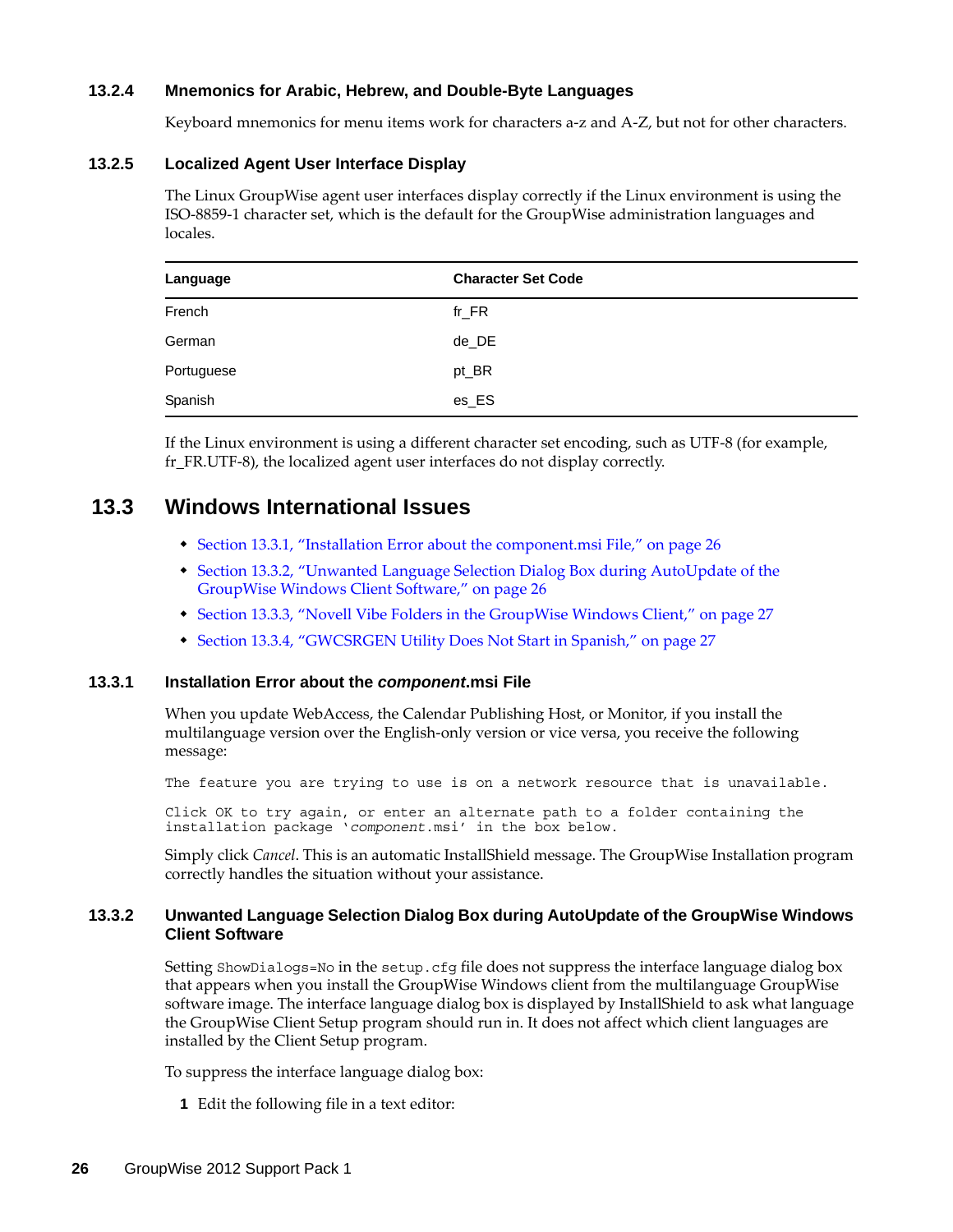*software\_distribution\_directory*\client\win32\setup.ini

**2** Locate the following line:

EnableLangDia=Y

- **3** Change Y to N.
- **4** Save the setup.ini file, then exit the text editor.

#### <span id="page-26-1"></span>**13.3.3 Novell Vibe Folders in the GroupWise Windows Client**

Files with certain extended and double-byte characters in their file names cannot be dragged into Novell Vibe folders. The problem is resolved in Novell Vibe 3.3.

#### <span id="page-26-0"></span>**13.3.4 GWCSRGEN Utility Does Not Start in Spanish**

On a Windows server running the Spanish version of Windows, the GWCSRGEN utility does not start successfully. Use the English version of GWCSRGEN instead. GWCSRGEN runs successfully on other language versions of Windows.

## **14 Documentation Issues**

- [Section 14.1, "General Documentation Issues," on page 27](#page-26-2)
- [Section 14.2, "Linux Documentation Issues," on page 27](#page-26-3)
- [Section 14.3, "Windows Documentation Issues," on page 27](#page-26-4)

### <span id="page-26-2"></span>**14.1 General Documentation Issues**

None.

## <span id="page-26-3"></span>**14.2 Linux Documentation Issues**

 [Section 14.2.1, "Agent Help Does Not Display When the Agent Runs as a Non-root User," on](#page-26-5)  [page 27](#page-26-5)

#### <span id="page-26-5"></span>**14.2.1 Agent Help Does Not Display When the Agent Runs as a Non-root User**

When you start the Linux POA, the Linux MTA, and the Linux Internet Agent by using the --show switch to display a GUI user interface, if the agents are running as a non-root user, clicking *Help* does not display the agent help file. Help is displayed in a browser window and the agents currently launch the browser as root. Giving the user access to the browser window as root would be a security risk. This is working as designed.

## <span id="page-26-4"></span>**14.3 Windows Documentation Issues**

None.

# **15 GroupWise Bug Fixes**

For a list of the bugs that have been fixed in GroupWise 2012 Support Pack 1, see the [GroupWise 2012](http://www.novell.com/documentation/groupwise2012/gw2012_bug_fix_list/gw2012sp1_bugfixlist.html)  [Support Pack 1 Bug Fix List](http://www.novell.com/documentation/groupwise2012/gw2012_bug_fix_list/gw2012sp1_bugfixlist.html) (http://www.novell.com/documentation/groupwise2012/ gw2012\_bug\_fix\_list/gw2012sp1\_bugfixlist.html).